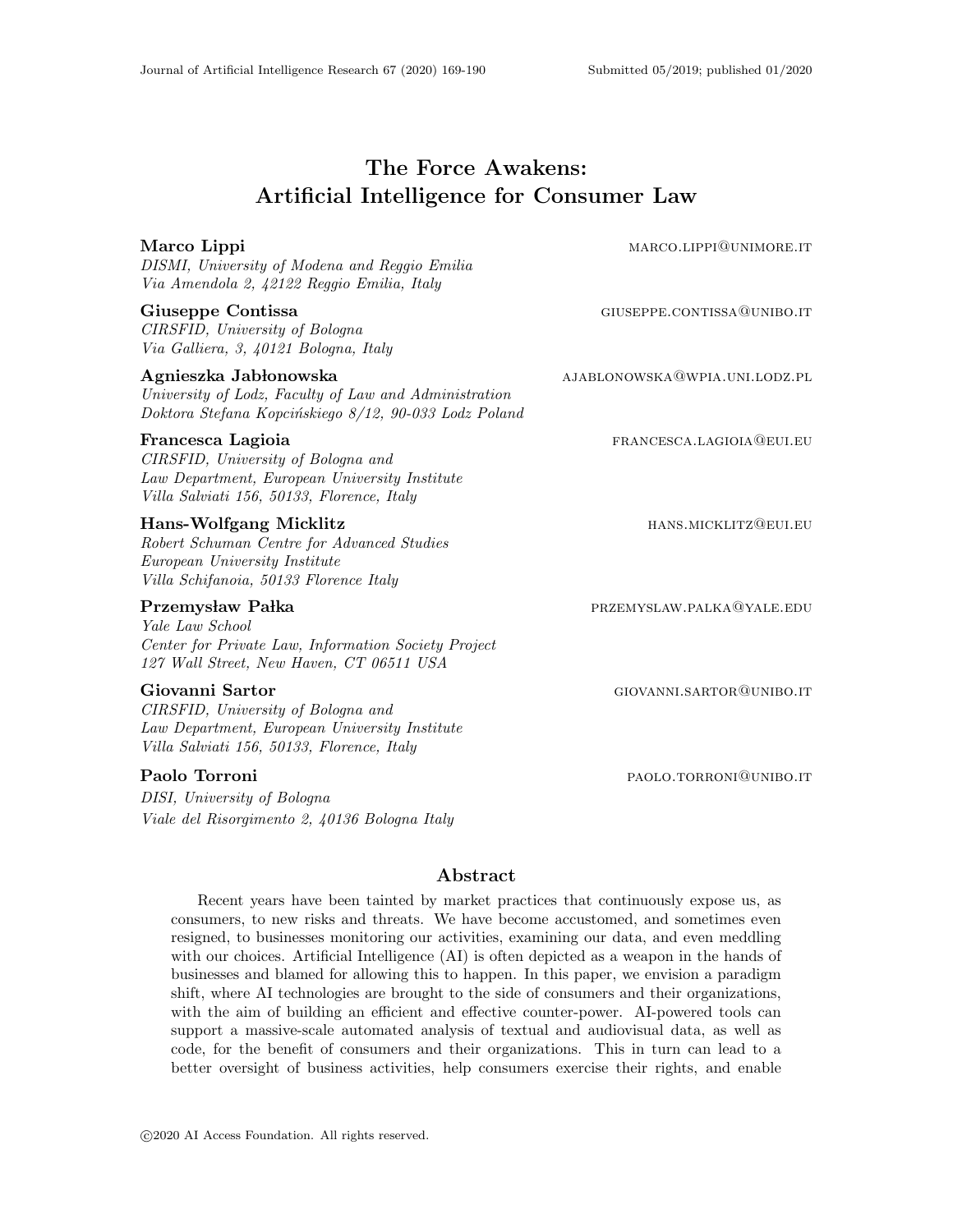the civil society to mitigate information overload. We discuss the societal, political, and technological challenges that stand before that vision.

## 1. Introduction

Artificial Intelligence (AI) technologies have become ubiquitous in our daily experience as consumers in the digital era (Ransbotham, Gerbert, Reeves, Kiron, & Spira, 2018). AI is more and more used by businesses in order to understand and influence consumers' habits and behaviors (Helbing, 2019). Society is gaining awareness of this practice, which is increasingly looked at with concern and uneasiness, as being a source of risks for consumers, whose privacy, autonomy and wellbeing are threatened. Anticipation and control of consumers' behaviour is made possible by the huge amounts of data – concerning the activities and the characteristics of individuals – that companies are able to collect and process (Simon, 2013). In 2015, Gartner predicted that "by 2018 half of business ethics violations would occur through improper use of big data analytics" (Gartner, 2015). Even if "half" could be deemed an exaggeration, the phenomenon is too large to be ignored.

This novel scenario poses new challenges to the fields of consumer law and policymaking (BEUC, 2018). Under the umbrella of AI, technologies related also to big data (Tene  $\&$  Polonetsky, 2012; Pan, 2016), robotics (Richards  $\&$  Smart, 2016; Leenes et al., 2017) and algorithms (Gal & Elkin-Koren, 2017) are being analysed from the consumer protection perspective.

Over time, various regulations have been enacted to protect consumers and data subjects (Ramsay, 2012; Kaminski, 2019) and are currently being put under pressure. It is hard for consumers to resist to potential abuses and to exercise their rights. A major reason for this failure is that for consumers it is difficult to know what data practices are implemented by companies and, therefore, to pinpoint unfair or unlawful conduct. All in all, there is an urgent need to implement new countermeasures (Scherer, 2015).

A change of mindset is needed, and regulation must be complemented with consumer empowerment. Here is where AI could play a crucial role: that of driving technologies able to empower consumers and their organizations, by supporting consumers in safeguarding their privacy, defending their rights, protecting them from unfair practices. A real and effective counter-power of consumers against producers and intermediaries needs to be brought about (Lippi et al., 2019), not to build instruments that represent *alternatives* to the law, but to overcome the difficulties for consumers and regulatory agencies in enforcing the law.

In order to achieve this goal, several actors have to play their part and make a significant effort in the empowerment direction. First and foremost, domain experts should initiate an inter-disciplinary dialogue between lawyers and computer scientists. The importance of combining perspectives from several areas of law has already been recognized by scholars investigating these novel challenges (Kerber, 2016; Costa-Cabral & Lynskey, 2017; Helberger, Zuiderveen Borgesius, & Reyna, 2017), and this is the time to further broaden the perspective. Researchers and academics should also strive to bring cutting-edge AI technologies to the service of consumer organizations and consumer agencies,<sup>1</sup> as well as individual consumers. Also businesses could be incentivized to use AI not only to maximize their profits, but also to internally monitor compliance with consumer law. Such a process

<sup>1.</sup> For first signs of this process, see, e.g., (Hunt, 2018).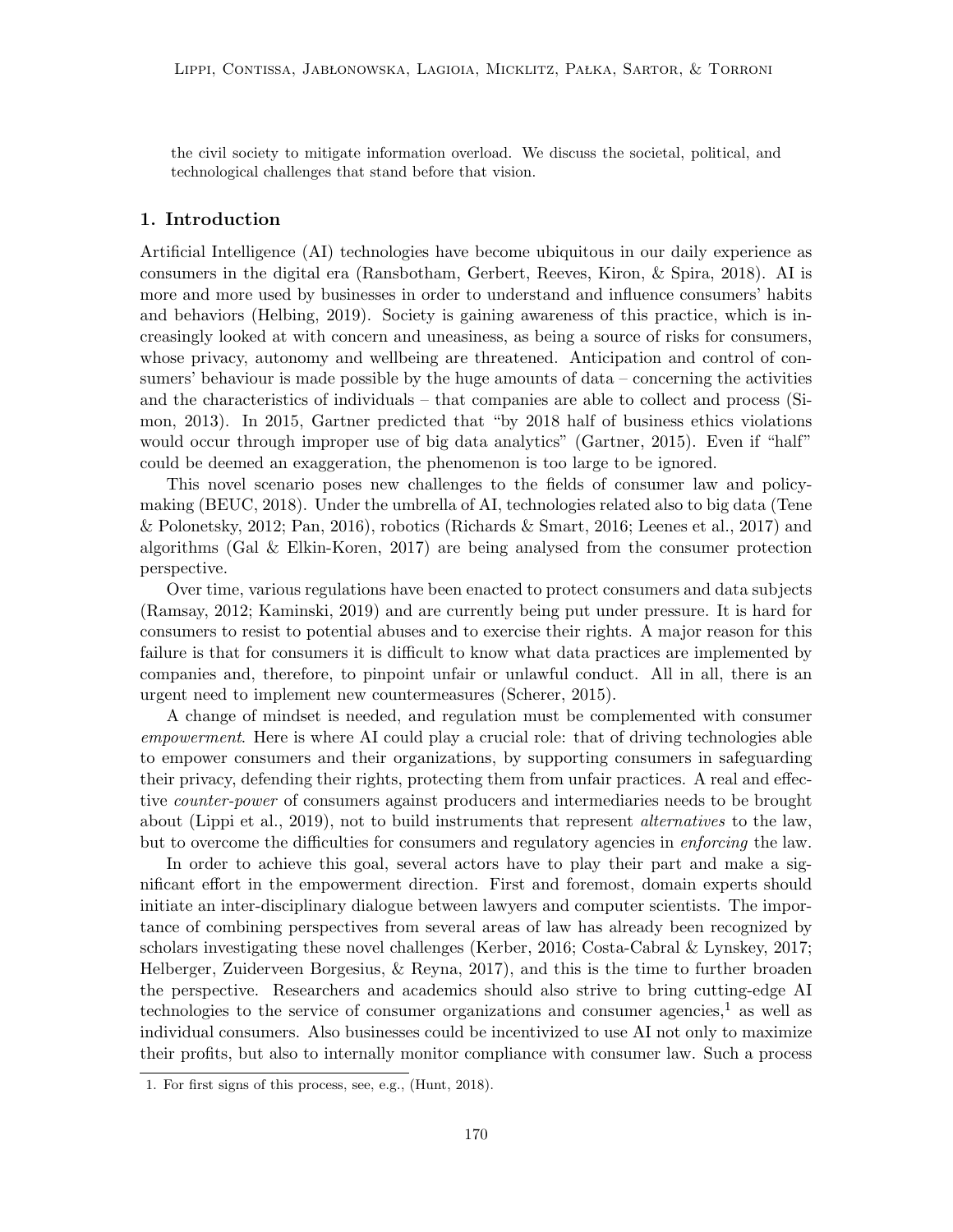will require the creation of novel societally relevant technologies. In particular, we argue that consumer-empowering AI should go beyond purely data-driven approaches: it should be capable of enhancing learning from and reasoning with background legal knowledge.

The argument proceeds in four steps. In section 2 we explain how the deployment of AI by the businesses amplified certain existing risks to consumers, and created new ones. We argue that even though changes in law might be necessary, simply amending the rules will not be sufficient. What is needed is increasing the factual power of consumers: knowledge of the law, of the market, and, crucially, the ability to act upon that knowledge. This is where AI has a role to play. In section 3 we present concrete venues and dimensions where AI-driven empowerment can occur. In particular, we claim that AI can help consumers and their organisations with (1) oversight of consumer law compliance; (2) exercise of consumer rights; and (3) empowering consumers beyond their legal standing. We discuss various models of legal intervention, reasons for regulatory shortcomings, and concrete ways in which AI could help mitigate those shortcomings. In Section 4 we exemplify the types of data that can be analysed by these tools. Those include textual data (terms of service and privacy policies), audiovisual data (ads) and code (apps collecting consumer information). We then describe existing systems developed lately as early attempts to implement consumerempowering technologies, and the broader challenges to the development of this research field. Having discussed legal, political and technological opportunities and limitations, in Section 5 we analyze the societal and economic conditions needed for the consumer empowering AI to move from the researchers' labs to the hands of actual consumers and NGOs active in the market place. Those include fostering collaboration between researchers and practitioners, creating novel schemes of funding and, broadly speaking, changing the way we, as a society, think of AI's relation to consumers. Threats notwithstanding, the potential for empowerment is there.

## 2. Risks for Consumers in the Big Data Era

Power imbalances between consumers and traders are arguably as old as consumer markets. Consumers have always had a lower bargaining power, they have always been prone to being manipulated into purchases, and they have always fallen short of fully understanding the boilerplate contracts they accepted. Rules on unfair commercial practices, unfair contract terms, or mandatory rights have been put in place exactly in order to counter this imbalance (Weatherill, 2001). Such corrective measures helped, though the imbalance remains (Reich, 2016; Busch, 2016; Cohen, 2019).

In the digital economy, fueled by big data and powered by machine learning algorithms, certain old risks to consumers have been amplified or transformed, and certain new ones have emerged. It has been discussed how the corporate use of AI may lead to various socially undesirable outcomes in business-to-consumer relations (Vladeck, 2015; BEUC, 2018). These include the risk of manipulation, where micro-targeted behavioral advertising may induce consumers into purchases that are against their best interest (Calo, 2014; Mik, 2016; Grafanaki, 2016), and the exclusion of particular consumer groups from access to some goods and services (Schmitz, 2014; Citron & Pasquale, 2014), also in a discriminatory manner (Zarsky, 2014; Barocas & Selbst, 2016), due to the mass-personalization of ads, prices and displayed content. Algorithmic collusion and other anti-competitive practices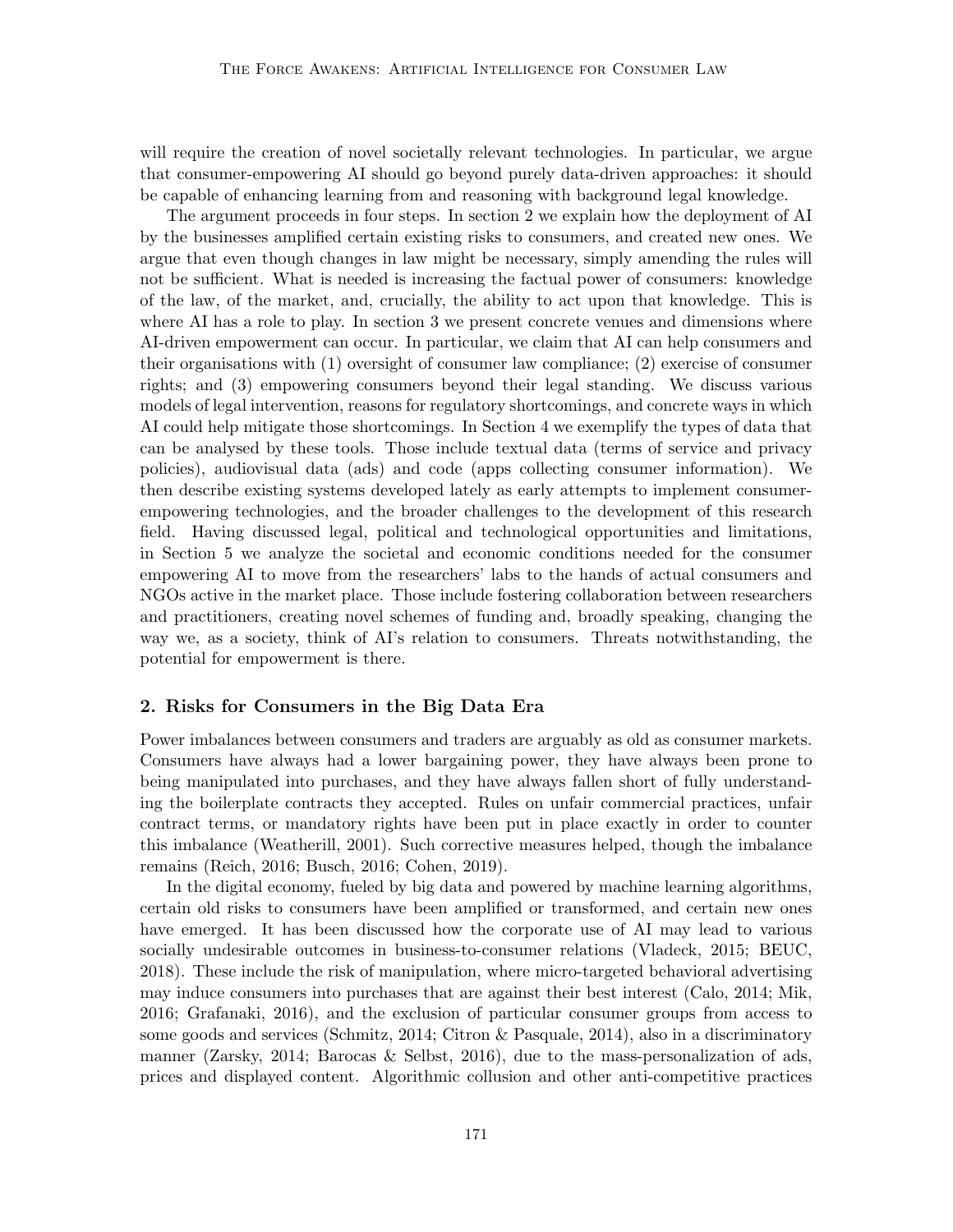can negatively affect markets, and thus opportunities for consumers (Ezrachi & Stucke, 2016; Janka & Uhsler, 2018). Even the relatively more "traditional" threats to privacy have been amplified by pervasive consumer surveillance and AI-based profiling (Hildebrandt & Gutwirth, 2008; Spencer, 2014; Pan, 2016; Zuboff, 2015).

It is thus clear that consumers are exposed to a multiplicity of threats. Some of them are new, brought about by AI, others are existing threats that became more dangerous, due to advances in AI and more in general in information technology. From a consumer policy perspective, we should consider AI as one among many technologies companies use to maximize their profit. What consumer law and policy needs to respond to is therefore not "the emergence of corporate use of  $AY'$  per se, but rather a broader transformation of the marketplace, of the market actors and their abilities, in which AI, alongside other socio-technological phenomena, plays a significant role.

A response to this transformation might require changes in legislation, as explored by legal researchers and policy makers: in the EU, for the time being, primarily from a private law perspective (De Franceschi, 2016; Grundmann, 2017). This, however, is not our focus in this paper. Some changes in legislation might be necessary, but we argue that just amending the law is insufficient to counter the imbalance of power. What is also needed is increasing the factual power of consumers: knowledge of the law, of the market, and, crucially, the ability to act upon that knowledge. That is why we focus on the prospect of using AI to create tools that will empower consumers and their organizations vis a vis the businesses.

A common critique to this view is that consumers today have a lot to gain from the new opportunities offered by businesses in the digital economy, for instance in terms of free services. We do not want to argue that there are no benefits to consumers or society at large stemming from the corporate use of AI. Effective search engines, translation tools and personalized product recommendations are clearly valuable to consumers. However, an important distinction between AI-driven products or services, and consumer-empowering AI, is given by who benefits from AI. For instance, a consumer who sees a personalized ad for a book she might enjoy, and who makes a purchase fitting her preferences, benefits from the corporate use of AI (though accepting that some of her personal data have to be processed), and so does the seller. Conversely, a consumer alerted by an AI-powered assistant that an ad is potentially unfair, benefits from empowering AI, while the seller does not. The latter is the empowerment of consumers we focus on.

## 3. Venues of Consumer Empowerment

Being a consumer is as much a legal status, as it is a market role (Galbraith, 1958; Roethe, 2014). From the economic viewpoint, everyone is a consumer at different points in time: when doing groceries, buying a family car or applying for a mortgage loan. The imbalance of bargaining power, experience and information between businesses and consumers is, in some sense, an inherent feature of the modern market economy. Realization of the negative effects of these asymmetries - both on the functioning of markets and on vital interests of consumers themselves (Ramsay, 2012; Rischkowsky & Döring, 2008) - has led to the enactment of consumer protection rules in all major economies around the world, including the United States and the European Union (Bourgoignie & Trubek, 2013; Reich, Micklitz,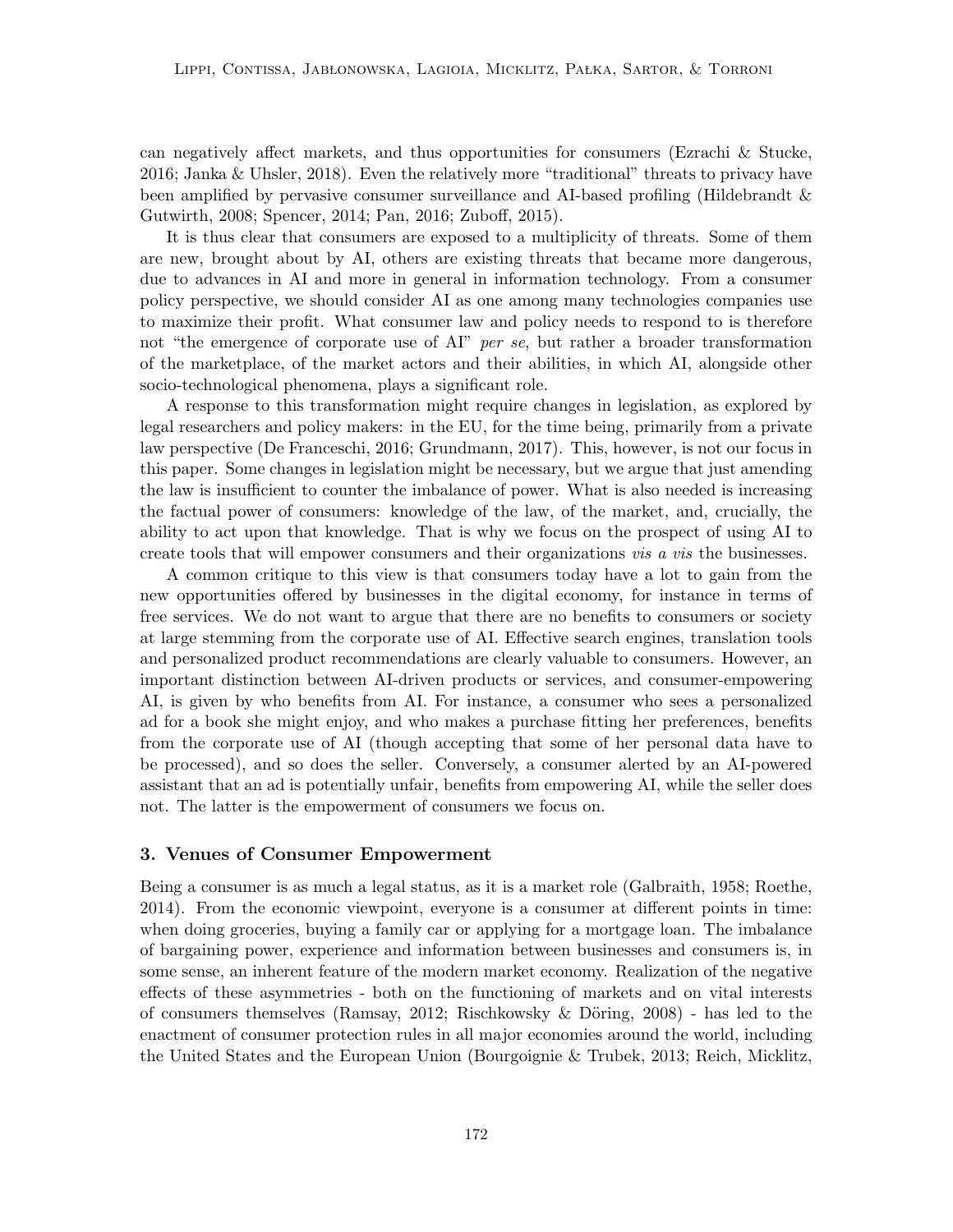Rott, & Tonner, 2014; Howells & Weatherill, 2005). The expansion of consumer law has gone hand in hand with the expansion of consumer markets.<sup>2</sup>

Importantly, the direct statutory interventions consumer law is usually associated with are not a suitable or sufficient remedy to *all* risks consumers face. Only some consumer problems have been addressed by legislation. Some were addressed by legislators with poor results (Loos & Luzak, 2016), which courts had to remedy (Leone, 2014), and some, arguably, were caused by poor regulation (Ben-Shahar & Schneider, 2014). Some were avoided on purpose. Overall, however, consumer law and policy point to important areas where consumers have a role to play as actors in the market game or where otherwise find themselves in need of protection.

The distinction between goals and measures employed by consumer law and policy is relevant for identifying the venues of consumer empowerment through AI. Technology alone cannot solve problems societal in nature, and at the same time simply changing the law will not automatically change societal practices. However, there appears to be a significant untapped potential in the combination of legal and technological tools in the field of consumer protection. In particular, AI can be used to create tools that would empower consumers regarding: (1) better oversight of consumer law compliance; (2) easier exercise of consumer rights; and (3) empowering consumers beyond their legal standing. In the remainder of this section we uncover the potential venues of consumer empowerment through  $AI$  – first against the background of existing laws and their shortcomings, and then by focusing on other (non-legal) instruments for safeguarding consumer interests.

#### 3.1 Empowerment for More Effective Rights and Duties

In this section, we analyze statutory interventions and contractual relations as further venues for consumer empowerment, focusing on the shortcomings that motivate the need for solutions powered by AI.

#### 3.1.1 STATUTORY INTERVENTIONS

Direct statutory interventions in consumer markets can usually be categorized as: i) duties or prohibitions imposed on traders, or ii) mandatory rights which consumers can exercise.

A prominent example of the former are the rules on unfair commercial practices in business-to-consumer relationships. Such rules in the US are set out in the Federal Trade Commission Act and in the EU they are fully and comprehensively harmonized by Directive 2005/29/EC. Both acts forbid traders, among others, from engaging in misleading advertising. Traders' freedom to conduct their business generally remains unquestioned, but boundaries to this freedom are being set to protect consumer decision-making and the functioning of the market at large (Gomez, 2006). The sanctions for violating these rules include various public interventions, most notably injunctions by the FTC in the US and fines by consumer agencies in the EU. European law also forbids companies from collecting certain types of data about consumers and it even regulates what types of clauses must not be used in standard-term contracts. Finally, different types of information duties are imposed on traders in Europe and the US. Some of these rules have been criticized as being

<sup>2.</sup> Appendix A compiles the legal acts addressing the topics discussed in Section 3.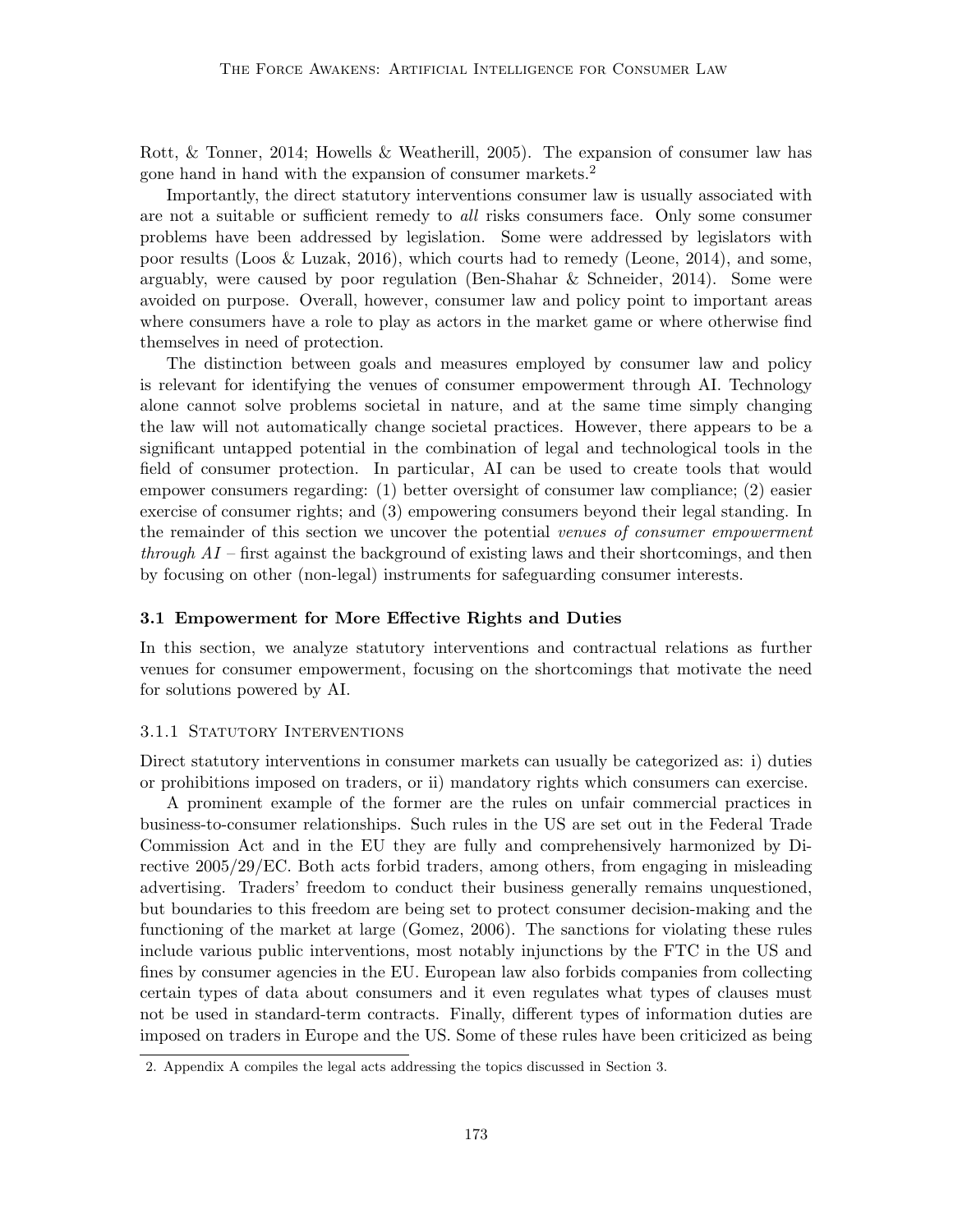overreaching or ineffective, yet overall they reflect the socially desirable goals related to the protection of consumers as weaker parties (Howells, 2005; Ben-Shahar & Schneider, 2014).

Consumer rights, on the other hand, are mandatory entitlements that consumers enjoy  $vis-\hat{a}-vis$  the traders. For example, European sales law grants consumers a right to withdraw from contracts concluded at a distance (e.g., online), of which they must be informed by the trader. Consumers who shop for goods or services online are thus granted a cooling-off period of 14 days, during which they can inspect the product and change their mind. Similarly, the General Data Protection Regulation (GDPR) grants consumers rights to explanation of an automatic decision process, to object to personal data processing (including for the purposes of profiling), or to withdraw the consent which they had earlier granted. Of course, there is often a synergy between traders' duties and individual rights and consumers' initiatives to exercise their rights can positively affect traders' compliance with their corresponding obligations. The aforementioned distinction is not meant to be a clear-cut categorization, but rather to serve as lens through which one can analyze various types of regulatory shortcomings, where AI can be used to empower consumer and civil society. Importantly, many shortcomings identified with statutory interventions can equally apply to contractual settings, which are briefly discussed in the subsequent section.

### 3.1.2 Contractual Relations

It is worthy of note that important rights enjoyed by consumers may be granted not directly via statutes, as for the EU right to withdraw, but rather by contract. A prominent example are opt-outs of arbitration agreements, often hidden deep into the terms of service. For example, the terms and conditions set by Headspace (a popular meditation app) state (Headspace, 2019):

Opt-out. YOU MAY OPT-OUT OF THIS ARBITRATION AGREEMENT. If you do so, neither you nor Headspace can force the other to arbitrate. To opt-out, you must notify Headspace in writing no later than 30 days after first becoming subject to this arbitration agreement. Your notice must include your name and address, and the email address you used to set up your Headspace account (if you have one), and an unequivocal statement that you want to opt-out of this arbitration agreement. You must send your opt-out notice to one of the following physical or email addresses: Headspace, Inc., ATTN: Arbitration Opt-out, 2415 Michigan Avenue, Santa Monica, CA 90404; ADR@ headspace. com .

In this case, it is not directly a statute, but rather the company, that gives a consumer the right to opt out. The background for this outcome remains legal: as shown in the legal practice, granting a right to opt out can be an important consideration for the courts for upholding the arbitration clause altogether.<sup>3</sup> Still, the right remains unused if consumers are not aware of its existence (because the opt-out clause is buried under lengthy terms and conditions they do not have the skills to process), or if they are unable to exercise it for some other reasons. The clause cited above contains all information needed to exercise the right: the address, deadline for doing so, indication of what should be sent. However, once

<sup>3.</sup> See, e.g., Antonio Suarez, et al. v. Uber Technologies, Inc., No. 16-13263 (11th Cir. 2017)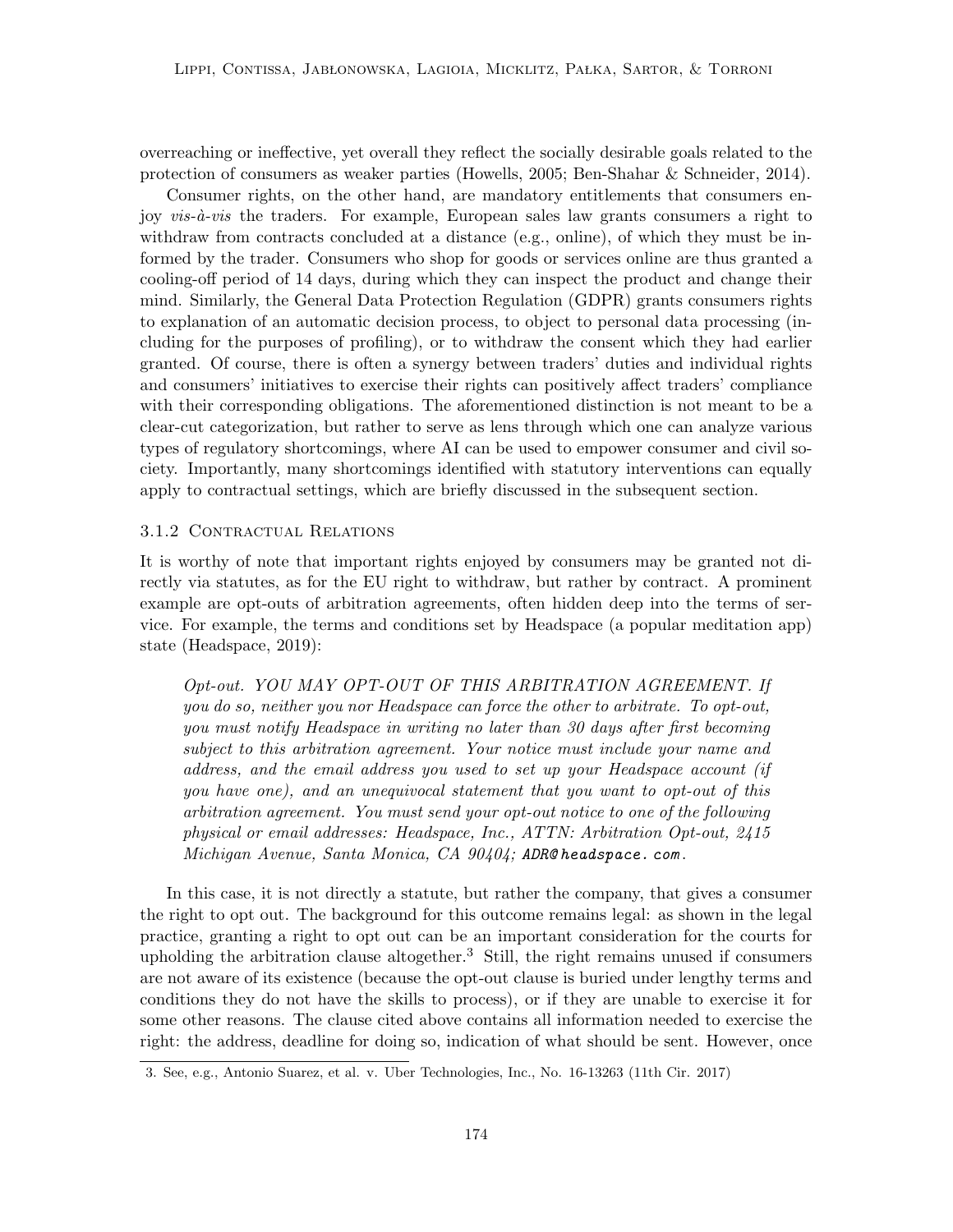again it becomes useless if consumers do not actually read the entire document, or look for such a clause.

## 3.1.3 Causes of Regulatory Shortcomings

One reason why duties and prohibitions imposed on traders do not achieve their set objectives is the lack of traders' compliance, which, in turn, often results from deficiencies in the enforcement system. The reasons for this state of affairs can vary. For one, factual capacities of actors involved in oversight – from state and civil society to individuals – are often limited. For example, our recent study of terms of service of online platforms indicates that all big online platforms use unfair terms of service in their consumer contracts (Lippi et al., 2019). These terms remain in use in spite of substantive regulations forbidding traders from using them. A possible explanation of this undesirable outcome is that the agencies in charge of enforcing the underlying laws simply lack the resources a thorough analysis of all terms of service would require. Only exceptionally have the relevant agencies joined forces to analyze standard terms of selected major platforms and apply collective pressure – see the example of Airbnb (European Commission, 2018).

The failure to address violations of consumer law in digital markets is also attributed to additional difficulties posed by data-driven personalization. Even the most straightforward advertising standards cannot be monitored in a systematic manner, if no-one, outside of the advertisers and their targets, really knows what ads individuals are seeing on their smartphones and computers. Therefore, unfair commercial practices become harder to detect, and appropriate countermeasures more difficult to put into action.

What also certainly impairs the effectiveness of consumer rules is the lack of consumer awareness. This becomes additionally problematic when consumers who are mostly prone to abuse - e.g. children - are those who know least about both substantive law and applicable remedies. The law might give consumers as many rights as needed, but unless the consumers know about them, and are able to make use of them, the effect of these legal entitlements will remain merely symbolic. To illustrate, under GDPR, if the processing of personal data is based on consumer's consent, such a consent should be freely given. This means that companies should not make the provision of services or the delivery of goods conditional to the consumer's consent to data processing that is unrelated to contractual performance. Consumers also enjoy the right to withdraw consent to the processing of personal data at any time and in an easy way, but are not always aware of this choice, or able to make use of it. Informing consumers about their rights (in a meaningful way) as well as providing them with easy-to-use tools for exercising their rights, is another major venue of consumer empowerment.

Finally, the non-transparency of algorithmic outcomes contributes to making the enforcement of consumers protection rules even harder. Consumers may not be able to protect themselves from unfair practices if the relevant influence remains surreptitious. For example, Facebook was infamously reported to allow targeting teenagers who felt "overwhelmed", or "useless" - a state in which they may not critically perceive marketing communications with which they are confronted. Another prominent case concerns data processing practices, where disclosure rules are in place prompting businesses to publish privacy policies, but consumers have no way to determine whether the companies' claims match the actual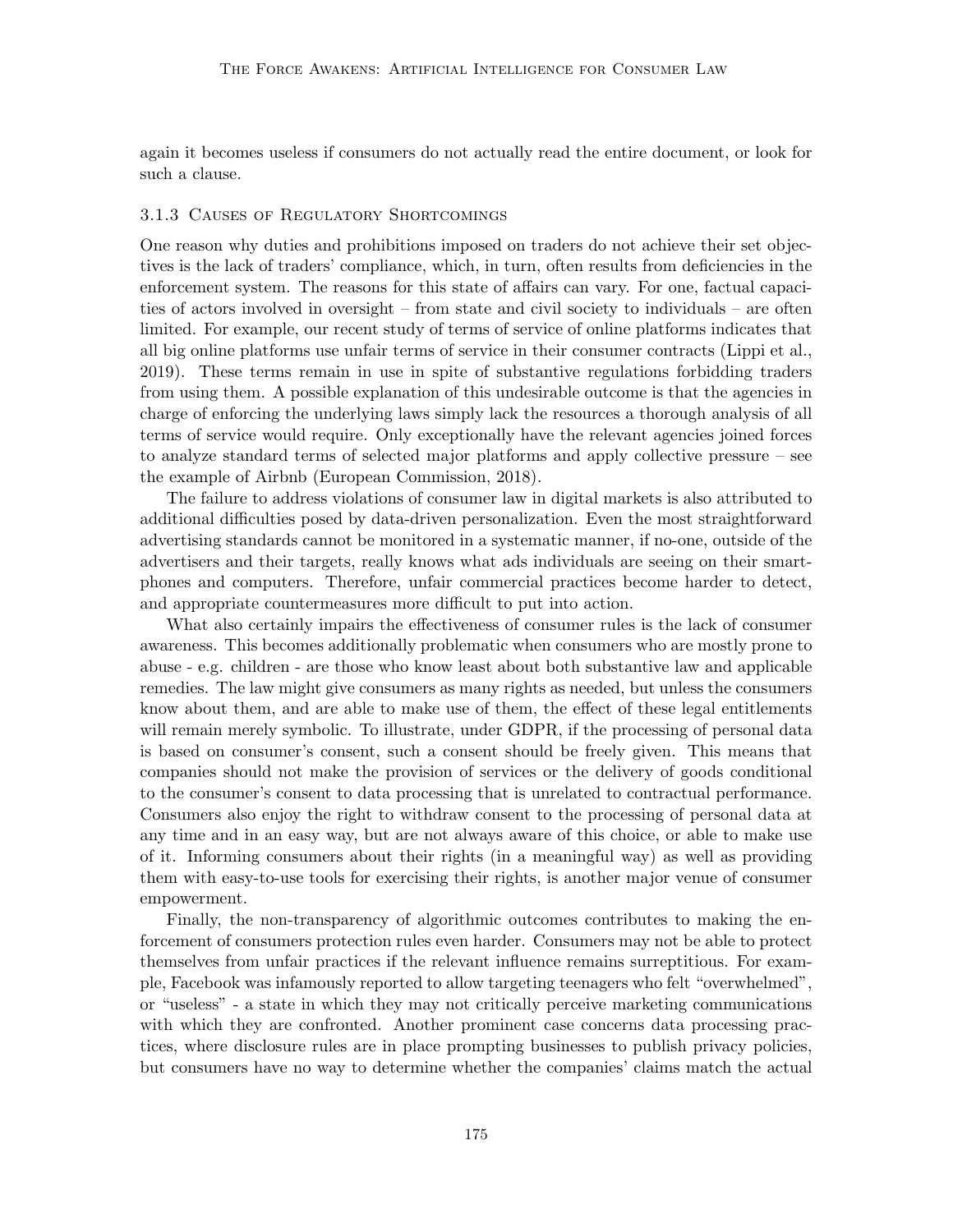practice. The resulting inability of the consumers to detect and contest violations may provide an argument in favor of other enforcement mechanisms (e.g. via agencies). However, due to difficulties described above, these may also be unable to achieve the relevant regulatory objectives. This rightly draws attention to the possibility of addressing the "control crisis" exacerbated by algorithms by means of technological tools themselves (Bodó et al., 2017).

#### 3.2 Empowerment beyond Legal Rights and Duties

As signalled above, consumer relations are not only domain of law, but also of economics. One of the intrinsic features of these relations is a certain imbalance of knowledge and bargaining power. Hence, the law is not the only instrument for countering this imbalance. Increases in factual capabilities of consumers (like information gathering), even if not legally mandated, are equally important tools safeguarding the proper functioning of the markets. In this section, we will show some types of empowerment that focus on the economic position of consumers, and that are not directly related to the oversight and the enforcement of legal rights and duties.

Indeed, there are many non-law-related activities that could benefit consumers, but which the latter may have limited capacity to engage in. One can think of processing data about prices, product reviews, etc. that can prove very helpful for consumers (Qazi, Syed, Raj, Cambria, Tahir, & Alghazzawi, 2016; Hong, Xu, Wang, & Fan, 2017). Even if such market-enhancing tools are not imposed by the law, consumer law and policy has long supported their development, for instance via price indication laws enhancing price comparability, or through specific tools allowing the comparison of offers in the field of electronic communications. The deployment of reliable and transparent AI systems in such domains would therefore fit the philosophy of consumer protection laws.

The discussion about empowering consumers beyond their legal standing becomes additionally relevant from a transnational perspective. Data protection offers a good illustration. The comprehensive data protection approach adopted by the EU is clearly influential beyond its borders – a phenomenon described more broadly as 'the Brussels effect' (Bradford, 2012) – yet a global legal standard of personal data processing has so far not been achieved. Thus the collection of particular categories of personal data may or may not be legally forbidden, depending on the applicable law. However, as the Cambridge Analytica scandal showed, even in those countries where they may be legally permissible, certain data practices may be considered socially unacceptable. Hence, merely detecting an objectionable practice and communicating about it via civil society may be of value to consumers, independently of the possibility of an effective legal recourse. Societal pressure, even in the absence of legal enforceability, might still have some influence over business behavior. This is another example of empowerment that goes beyond just relying on applicable regulations.

## 3.3 Conclusions on the Legal Analysis

In conclusion, even though the imbalance of power between consumers and traders is inevitable, consumer law steps in when this imbalance becomes detrimental to consumers' interests or to the functioning of the market. More specific risks addressed by these norms include the loss of consumer autonomy, privacy violations, or undue influence – all of which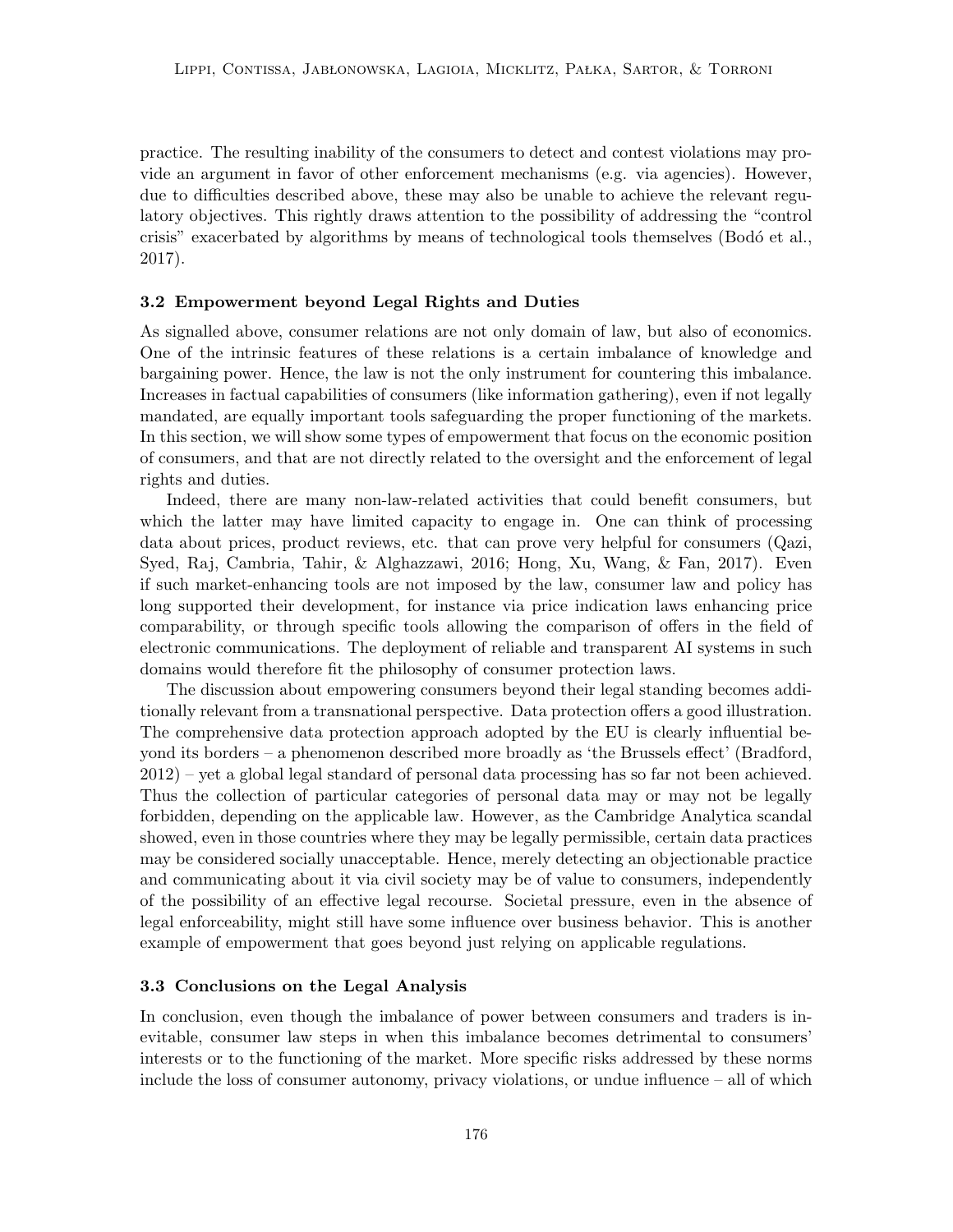can be amplified by the corporate use of AI. Legal responses can encompass regulation of certain practices (such as data collection or advertising) and/or granting consumers actionable rights. Failure in implementing consumer protection law stems from insufficient oversight by the competent agencies, as well as from the fact that consumers may: (1) not know the law;  $(2)$  not know what is factually happening on the market; or  $(3)$  be unable to report infringements and exercise their rights. AI may benefit the implementation of consumer protection law by addressing the detection of law infringement and the assessment of compliance, as well as by supporting consumers in the exercise of their rights. For instance, AI may help consumers and their organisations in determining whether a contractual clause is unfair, whether a privacy policy violates legal requirements, whether an advertisement is potentially misleading or aggressive, etc.<sup>4</sup> It can also facilitate consumers in making and aggregating their claims. Finally, AI can assist consumers in other, non-law related actions that may effectively improve their position. These include the gathering and processing of information such as product reviews and prices, the monitoring of company operations so as to exercise market pressure, and actions for claiming additional, not publicly available information from suppliers and producers regarding their products and services.

## 4. AI for Consumer Empowerment

Having determined where AI-powered tools could be used to empower consumers, we shall now elaborate on how AI can help consumers. In particular, we will discuss (1) the types of data AI can process to generate actionable knowledge; (2) the state of the art of consumerempowering applications; and (3) present and future challenges.

## 4.1 Data Types

A major potential for AI is the ability to collect and automatically process massive amounts of data, generating knowledge that consumer organizations can use for consumer law enforcement, and consumers can rely on in order to exercise their rights. Specifically, actionable knowledge can be obtained from the (semi-)automated analysis of a variety of sources such as texts, multimedia documents, and code.

## 4.1.1 Large-scale Text Analytics

Consumers are surrounded by textual documents, either produced by companies, such as terms of service, privacy policies and product specifications, or generated by users, such as product reviews. These documents contain plenty of valuable information that is especially relevant to consumers, as they may specify consumer rights and opportunities. However, it has been shown (Elshout, Elsen, Leenheer, Loos, & Luzak, 2016) that too much information can be counter-productive, to the point that consumers become unable to process the excess of information. AI can contribute to address such an "information overload" by enabling consumers to isolate and understand relevant parts and act upon them. In this way, thanks to AI, consumers could benefit from the wealth of information in their reach, just like many Internet companies do  $(Palka \& Lippi, 2020)$ .

<sup>4.</sup> For a definition of 'misleading' and 'aggressive' commercial practices under EU law, see Articles 6-8 of Directive 2005/29/EC on unfair commercial practices.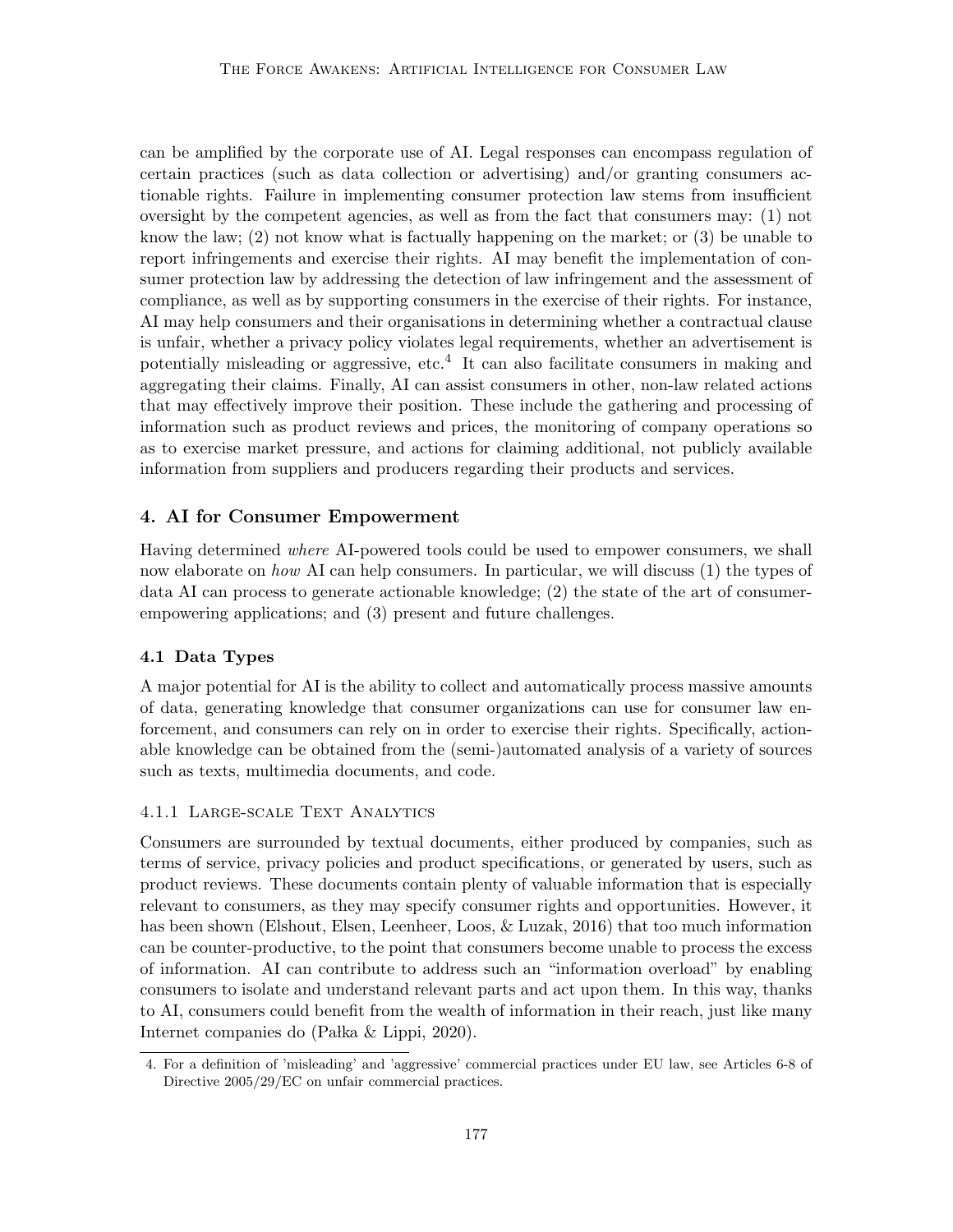## 4.1.2 Multimedia Data Analysis

Consumers are targeted not only with text data, but also with images, videos, games and other interactive tools. Multimedia are often used to capture the consumers' attention and to send them stimuli able to influence their behaviour, for instance through micro-targeted advertising (Zuboff, 2015; Grafanaki, 2016; Mik, 2016; Lanier, 2018).

The business model of online platforms offering services like search engines, social media sites or emails "for free" typically relies on advertising. Naturally this model creates an incentive to collect as much data as possible about consumers, for better targeting, as well as to addict consumers to the platforms, and so ensure their frequent exposure to the ads (Balkin, 2018). This leads to increasing data collection and surveillance over consumers, to the detriment of privacy, and a pervasive influence over consumers' behavior, to the detriment of autonomy (Zuboff, 2015). The decrease in consumer autonomy may lead to malfunctioning of the market, the exclusion of certain groups, etc. (Dagan, 2018). Arguably, law governing advertising needs to be updated (Ebers, 2018). However, even if we were endowed with perfect substantive rules, the problems would remain if there was no effective oversight. Unfortunately, a problem with oversight in the ad domain is the lack of reliable mechanisms for continuously collecting data about what ads are shown, to whom, and when. The challenge here is to define, circumscribe, and filter out sensitive, unnecessary and/or private data from the captured data stream (Bodó et al., 2017).

AI could help detecting aggressive advertising by analysing multimedia data. A possibility for effectively gathering and analysing such data could be to devise collective "ad-watch" campaigns consumers could be allowed to opt-in. Consumer devices could run software able to extract relevant elements from the ads a particular consumer is shown, such as images, videos, or audio signals like the voice of personal assistants making product recommendations. Such elements could then be further processed by AI techniques. Tasks such as image classification or object detection in video could be exploited in order to understand whether certain strategies are aggressive, misleading, or discriminatory. This could lead to AI-based applications endowed with normative components able to warn a consumer that a certain ad might not be legit.

#### 4.1.3 Code Analysis

Finally, one could imagine an AI monitoring consumer data collection and explaining the practices to consumers. Just as with text and images, data about data collection could become actionable knowledge in the hands of consumers, who could either take an individual initiative or, thanks to AI, even collective action. Some research (Austin et al., 2018) suggests that the source code of apps installed on a smartphone could be reverse-engineered, which would enable uncovering with whom certain data is shared. Arguably, this scenario is the most challenging one, not only for the AI technologies involved, but also form a system's viewpoint, because data collected from a user device could be shared via other nodes of the network. For example, a service provider could collect data about consumers, and share it with its business partners, with the consumers none the wiser. Challenging as it may be, we believe that ensuring the consumers' ability to monitor the collection of their data is a task worthy of a research agenda.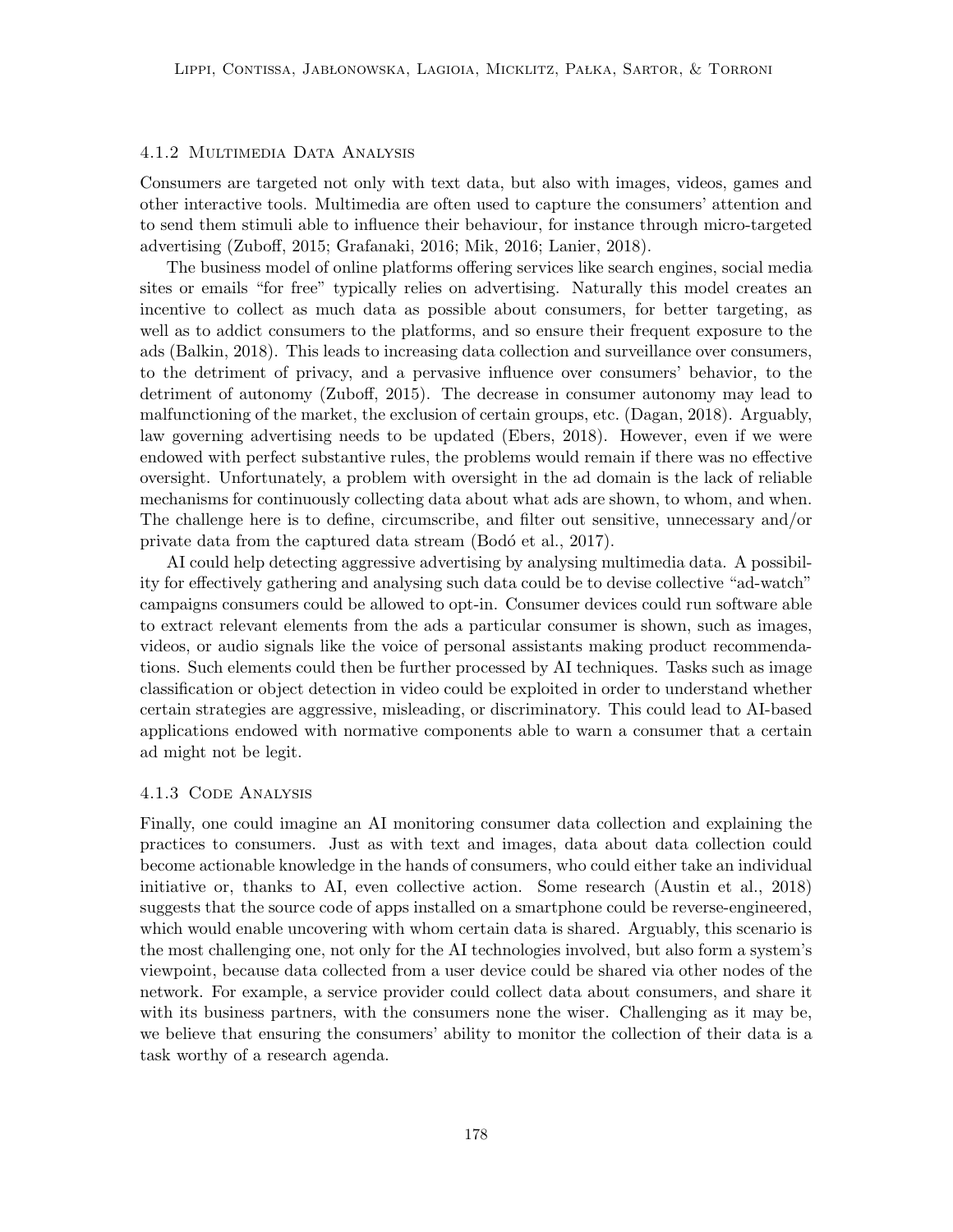## 4.2 Current State of the Art

Consumer-empowering AI is at its dawn. Yet, some applications already exist, that propose preliminary solutions to address some of the tasks introduced in the previous sections.

Research so far has mainly focused on textual document analysis. The aim of the Usable Privacy Policy Project<sup>5</sup> is to enhance the understanding of the content of privacy policies by the end-users. Major project outcomes deal with information extraction, document classification, and question answering, exploiting state-of-the-art techniques in natural language processing. For example, the Polisis framework (Harkous et al., 2018) uses convolutional neural networks to run an automated analysis of privacy policies, which enables answering natural language questions. On a slightly different perspective, the CLAUDETTE system (Lippi et al., 2019) automatically detects potentially unlawful clauses in online contracts using machine learning and natural language processing techniques, such as support vector machines coupled with syntactic features.

Another line of research has been dedicated to the development of legal ontologies: this is the case of PrivOnto (Oltramari et al., 2018), which models the content of privacy policies, and PrOnto (Palmirani, Martoni, Rossi, Bartolini, & Robaldo, 2018), which represents the legal concepts within the General Data Protection Regulation.

Regarding the analysis of software compliance, the Mobile App Privacy System (MAPS) tool (Story et al., 2019) and the AppTrans system (Austin et al., 2018) make use of machine learning techniques to check whether the implemented data practices comply with the declared policies. The key idea behind these approaches is to automatically analyze the data flow of the binary code of an app, comparing the information regarding the data actually shared with the information extracted from the privacy policies using natural language processing. Some theoretical analysis of the relation between the use of software APIs and the assessment of user privacy is also ongoing (Russell et al., 2019).

To the best of our knowledge, image and video analysis have not yet been applied to consumer-empowering AI, but the recent success of deep learning approaches in the computer vision domain (He, Zhang, Ren, & Sun, 2015) indicates that the time is ripe to pursue such a research direction too. In that respect, several works have recently focused on the contextual relevance and intrusiveness of multimedia content on the Internet (Mei & Hua, 2010), as well as on the classification of advertising images and videos (Hou et al., 2017).

### 4.3 Challenges Faced by AI

In order to implement consumer-empowering technologies capable of bringing about the benefits presented in Section 3, and of processing all the categories of data described in Section 4.1, AI has to face several challenges. In particular, we shall remark that state-ofthe-art solutions in fields such as speech recognition, computer vision, and natural language processing largely consist of deep neural networks trained on huge data collections (LeCun, Bengio, & Hinton, 2015; He et al., 2015). These are all purely data-driven approaches and cannot fully enjoy the contributions that legal experts could give.

Although the existing state-of-the-art systems for consumer empowerment described in Section 4.2 have indeed produced promising results, in the scenarios we envisage AI will

<sup>5.</sup> https://www.usableprivacy.org/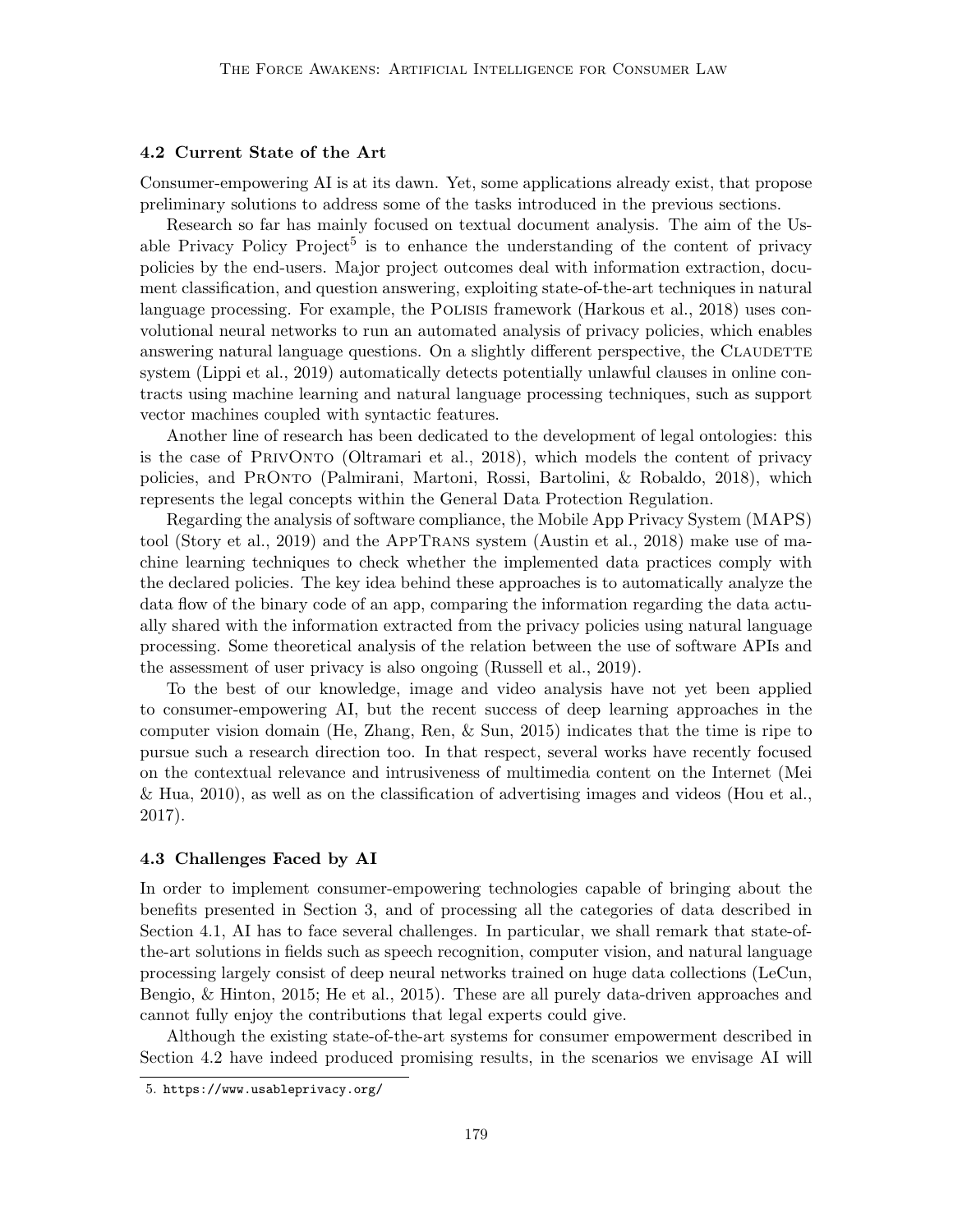need to move some steps further. In particular, we believe that a crucial contribution to the development of consumer-empowering technologies will come from the integration of deep networks with methods for knowledge representation and reasoning. Combining sub-symbolic approaches, such as neural networks, with symbolic ones, such as logic-based frameworks, is one of the major challenges for AI in the coming years (LeCun et al., 2015). In order to properly exploit AI within technologies that aim to safeguard consumers, AI needs to make use of background knowledge of the Law. To illustrate, let us consider the problem of detecting unfair clauses in contracts and policies. In this domain, classic NLP approaches such as support vector machines or recurrent neural networks achieve good performance when dealing with Terms of Service (Lippi et al., 2019) whereas more complex documents such as privacy policies need more sophisticated approaches (Contissa et al., 2018). Traditional machine learning systems are simply trained on large collections of annotated documents, where positive (potentially unfair) clauses are distinguished from the negative ones (all the remaining sentences), without exploiting any background knowledge of the legislation. Yet, an explicit representation of such knowledge would undoubtedly be a valuable resource for the task at hand, as it would provide relevant information. Besides, the reasons why a clause should be deemed fair or unfair reside in the legislation, therefore an explicit model of the legislation is required for explaining the predictions made by the classifier. A combination of symbolic and sub-symbolic methods could then increase both the effectiveness of the systems and the interpretability and explainability of deep networks, which otherwise would act as "black-box" models (Doshi-Velez et al., 2017; Miller, 2018).

Research carried out in advanced areas such as Neural-Symbolic (NeSy) learning and reasoning (Garcez et al., 2015), and Statistical Relational Learning (SRL) (Getoor & Taskar, 2007; De Raedt, Kersting, Natarajan, & Poole, 2016) has attempted diverse combinations of neural networks and statistical classifiers with logic-based formalism coming from relational learning. Frameworks such as DeepProblog (Manhaeve, Dumancic, Kimmig, Demeester, & De Raedt, 2018), Logic Tensor Networks (Serafini & d'Avila Garcez, 2016), and Ground-Specific Markov Logic Networks (Lippi & Frasconi, 2009), to mention a few, are examples of systems that enable inferences over a set of random variables, whose outcome can be computed via a (deep) neural network, and whose inter-relations can be modeled via rules and constraints expressed in a logic formalism, which in turn can easily encode background knowledge of the domain. From a slightly different perspective, a growing number of approaches have recently been developed to exploit purely sub-symbolic (neural) approaches for reasoning tasks: this is the case, for example, of Memory Networks (Weston, Chopra, & Bordes, 2014; Sukhbaatar, Szlam, Weston, & Fergus, 2015), Neural Tensor Networks (Socher, Chen, Manning, & Ng, 2013), Neural Turing Machines (Graves, Wayne, & Danihelka, 2014) and the Neural Reasoner (Peng, Lu, Li, & Wong, 2015).

A challenge for consumer-empowering AI would then be to be able to digest and encode in such models and frameworks the large amount of information given by consumer law in the form of regulations, judgments, cases, legal ontologies. Efficiently performing reasoning over this amount of knowledge, and translating the results of this inferential process into practical recommendations and alerts for consumers would be a major achievement of this line of research.

Recently, some works have been dedicated to the classification and understanding of images and videos in ads (Vo, Tran, & Le, 2017; Hussain, Zhang, Zhang, Ye, Thomas, Agha,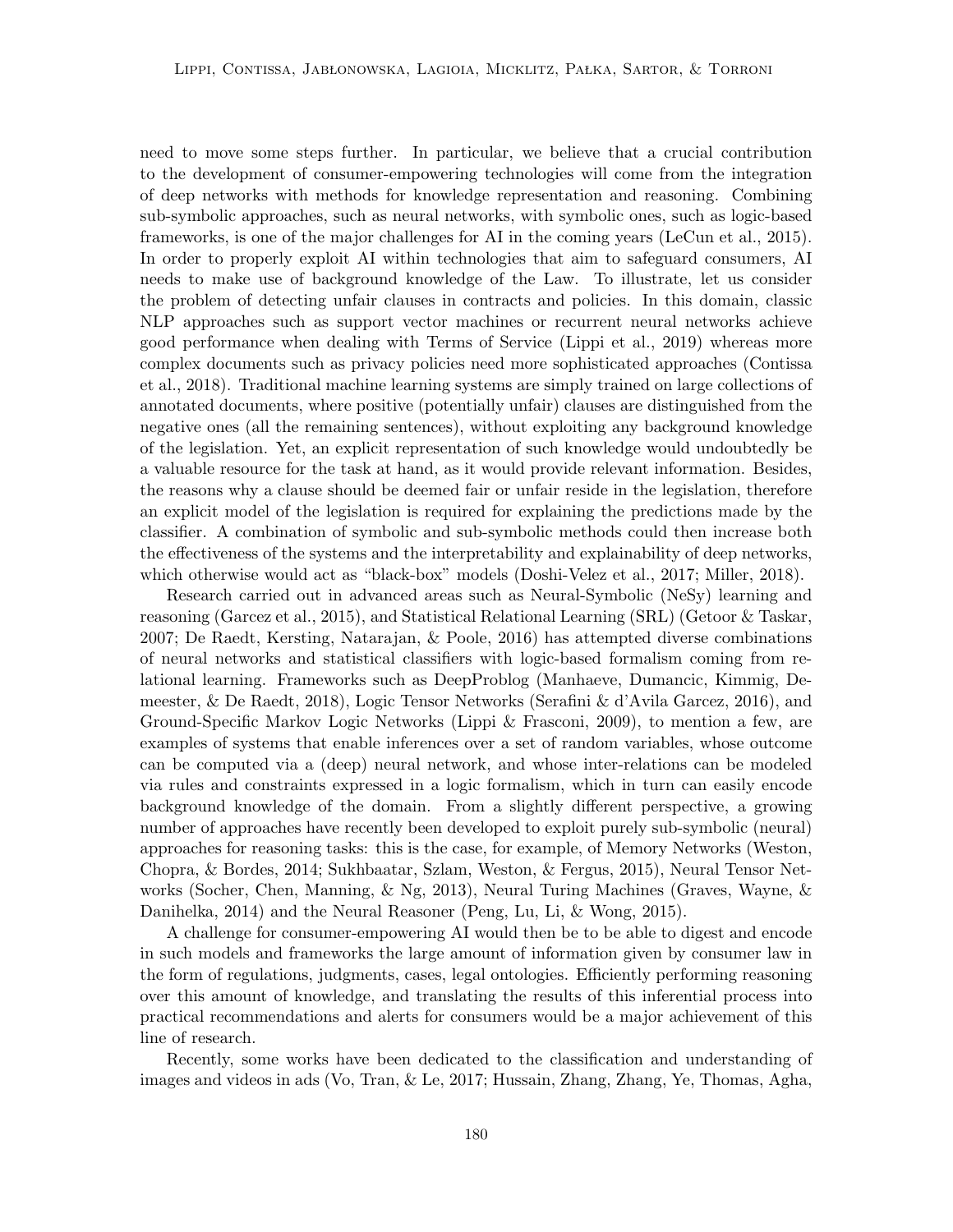Ong, & Kovashka, 2017). Here the challenge is to move from a standard categorization problem to the task of automatically detecting unfair or misleading behaviour from the provider. Clearly, this setting needs the development of novel corpora with the proper annotations. This process will have to take into account the problems of bias and fairness in machine learning datasets (Friedler et al., 2019). Since the construction of new datasets is a costly procedure, which often requires guidelines that are hard to define, another challenge for consumer-empowering AI is to exploit large unsupervised data collections. A recent approach, for example, focuses on learning specific language models and word embeddings from a corpus of unlabeled privacy policies (Harkous et al., 2018).

## 5. From Academic Research to Empowerment

So far, we have discussed how the realization of consumer-empowering technologies requires an advancement in the state-of-the-art for the whole research field of AI and law. Nevertheless, endowing consumers and their organizations with easy-to-use tools also requires facing societal, political and technological challenges.

To illustrate this point, we will first offer glimpses of a possible world where consumers and their organizations are empowered, and then isolate the "AI-independent" challenges that must be addressed.

Picture an app, installed on a consumer's phone/computer, which automatically imports and analyzes the terms of service and privacy policies said consumer accepts by visiting online websites. This analysis could be conducted either in search of infringement (Lippi et al., 2019), or to assess the terms in accordance with a non-legal standard, or to inform the consumer about the rights she is granted by these contracts. Imagine also that the consumer is given an easy way to act upon the finding. For example, when she visits a website, a notification pops up saying: "I have detected 5 potentially unfair clauses. Would you like me to send the relevant data to the supervisory authority in this jurisdiction?"; or "the terms of service you have just accepted contain an arbitration clause, but you have a right to opt-out. Would you like me to send an opt-out to the company?" Finally, the consumer could have default settings in the app set to *always* send complaints to the supervisory authority or opting-out of arbitration, if this is what she actually prefers.

Similarly, watchdogs and supervisory authorities could have crawlers traversing the web, and analyzing each and every terms of service and privacy policy used in a given jurisdiction. These would not replace human lawyers with machines, but significantly increase the effectiveness of the lawyers' work (Surden, 2014). Humans could concentrate on the difficult and creative tasks of assessment and evaluation of the pre-scanned and pre-structured data. A further development would encompass a sort of *consumer dashboard*, i.e., a platform, run for instance by NGOs, collecting all the information required by individual or collective actions. Such a platform would possess huge amounts of data about consumers, often sensitive data, and because of that it would represent a new threat to consumer privacy. However, recent research on privacy by design (Tamò-Larrieux, 2018) suggests that protective measures can be put in place. $6$ 

<sup>6.</sup> Moreover, we want to believe that such a civic-minded, pro-consumer initiative would gain from making use of privacy-enhancing techniques.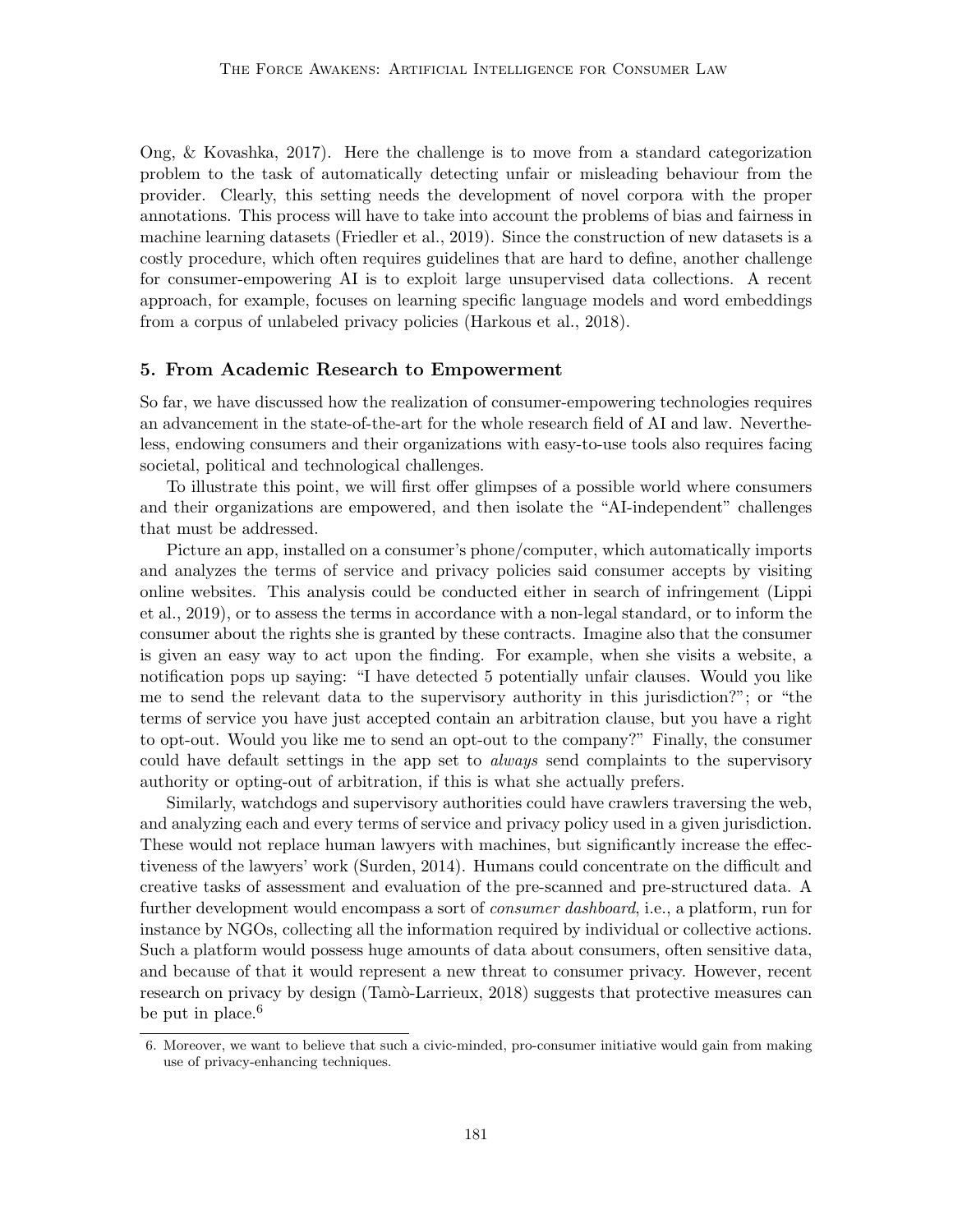If, as we argue, technology already enables such tools, why do we not see them at work yet? And what can be done in order to make such tools a reality?

A present obstacle to the take up of such a technology is the expertise required for making use of such data and computational resources. Labeled data needed to train supervised learning algorithms requires the contribution of experts, and thus it is a highly time-consuming process. In other cases, we have discussed how additional datasets could be built via information sharing between consumers and their organizations. Crowdsourcing is another option (Nowak  $\&$  Rüger, 2010) and it has been recently proposed in the context of privacy policies (Wilson et al., 2018), though its use for the construction of high-quality corpora is still matter of discussion (Lease, 2011).

Yet, even assuming that data were publicly available, which mostly is not the case, and that computing resources were affordable, which is not true in general, building effective AI systems would still require considerable expertise. If this is an issue for businesses, who need to remain competitive, and thus require such competence, it is even more so true for the other actors in the consumer domain: consumers, consumer organizations, and public administrations. Therefore, specific policies have to be developed, aimed to fund inter-disciplinary research in the domain of consumer-empowering AI. Such policies are required for a sustainable transfer of technology and know-how from research institutions to consumer organizations.

At present, the public discourse around AI usually focuses on strategic, competitive, ethical and even defence issues. There are several establishments such as the Future of Life Institute,<sup>7</sup> the AI Governance Programme at Oxford,<sup>8</sup> and more closely related to the consumer domain, the Institute for Consumer Policy  $(ConPolicy).<sup>9</sup>$  However, we see a need to determine measures to incentivize partnerships between research centers and administrations, for instance new funding programmes that specifically support projects providing consumer-empowerment tools and technologies to be used not only by consumers, but also by consumer organizations and by public administrations. We also believe that active empowerment needs strategic policies in order to become a reality. For example, a very much needed political intervention could be the incentive to start-ups working in the domain of consumer-empowering AI.

A related societal challenge has to do with making consumers aware of the problems and the tools to address them. Moreover, we cannot ignore a huge economic challenge, if we consider the trade-off between the regulations that have to be in place (one instance of that is the recent enactment of the GDPR) and the need to remain competitive in the global economy.

In some application domains other than law there have already been some proposals for building AI-based systems aimed to empower citizens. For example, in the context of smart cities and the Internet of Things, recent research has envisioned the development of the socalled algorithmic guardians (Zambonelli, Salim, Loke, De Meuter, & Kanhere, 2018), i.e., software tools completely under human control, able to protect us from "undesirable behavior of third party algorithms". By using such systems, consumers could control the flow and processing of their personal data. Similarly, AI quardians have been recently proposed

<sup>7.</sup> https://futureoflife.org

<sup>8.</sup> https://www.fhi.ox.ac.uk/governance-ai-program/

<sup>9.</sup> https://www.conpolicy.de/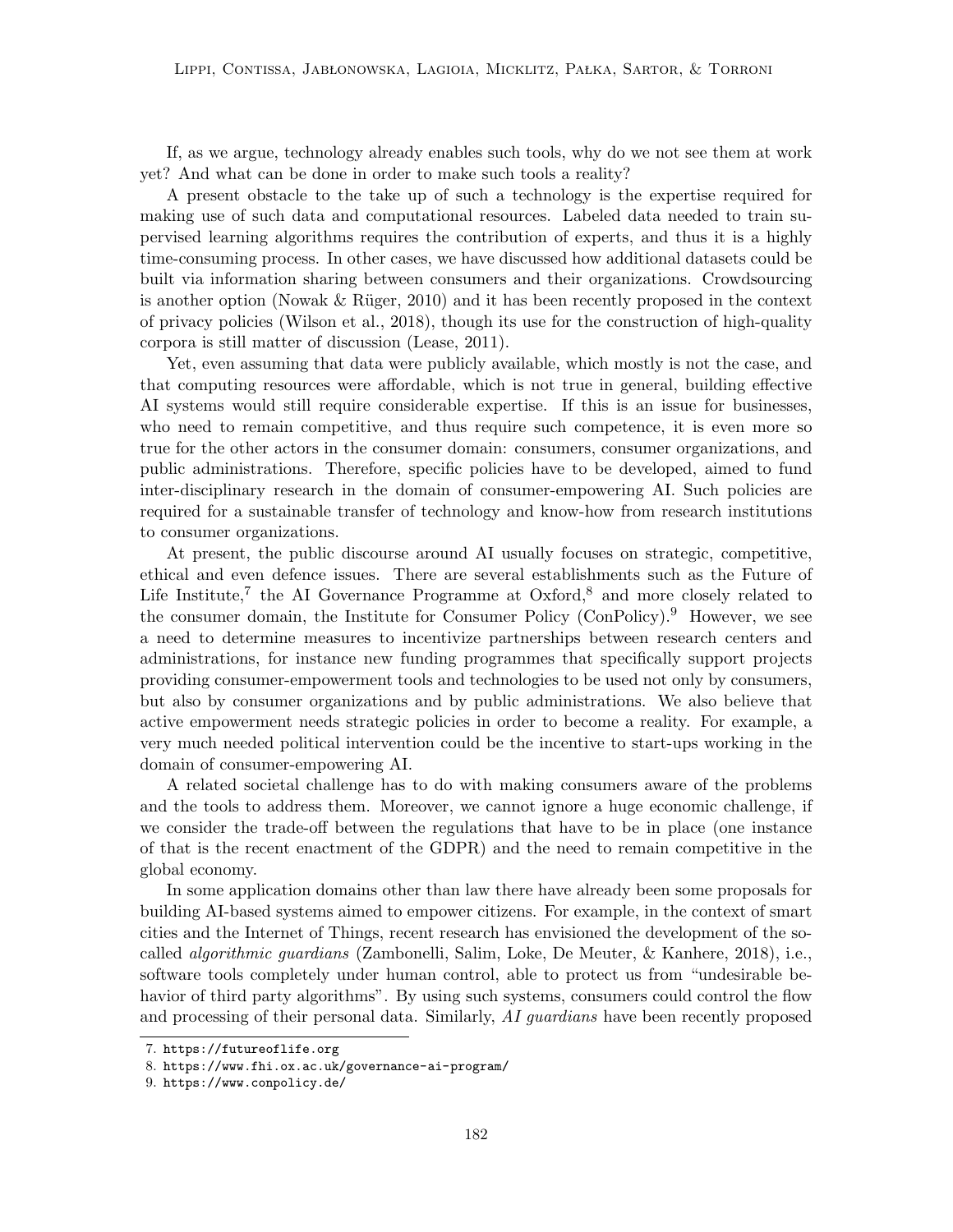in (Etzioni & Etzioni, 2016) as "AI programs that examine AI programs", hence heading to the development of AI systems that detect and study unfair use of AI. Moreover, there is a rich debate around the need to build "ethically-bounded" AI (Rossi & Mattei, 2019). The reason why the legal domain still lags behind may be the knowledge barrier. Legal knowledge is difficult, if not impossible, to access for individual consumers, and sometimes also for their organizations. AI could indeed fill this gap, by unlocking novel services and enabling novel technologies to the wide public.

### 6. Conclusions

The legal discourse on AI as a social and technological phenomenon has significantly changed over last decades. With the growing number of AI-powered applications used in consumer markets and beyond, AI started to be considered as a source of challenges, a phenomenon needing the attention of lawmakers and regulators. Notwithstanding the importance of these endeavours, we argue that legal scholars should not restrict themselves to combating the challenges posed by AI, but they should also embrace AI as an empowering tool for the civil society and the consumers. A few, peripheral, initiatives in this strand are already in place, but there is still a significant margin for progress.

We argued that applied AI does not have to remain in the hands of big businesses and corporations alone, but it can (and should) be brought to individual consumers, their organizations (civil society), as well as consumer agencies (public authorities), created to represent and defend consumer interests. Clearly, not all automation happening in these different categories and stages of empowerment would rely on AI. Nevertheless, AI would play a very important role in each of these tasks.

Specifically, we have distinguished between the different venues of empowerment. We argue that AI could be used for better oversight of business activities, easier exercise of consumer rights, and safeguarding their other, not necessarily law-related, interests. From a practical perspective, AI-powered tools could be employed to process large amounts of information (texts, audio-visual data, algorithms) to generate actionable knowledge.

However, none of this will happen without a political effort, since one cannot reasonably expect the costs of such research to be funded by the commercial sector. Likewise, political action cannot be born in a vacuum, but it should be fostered by awareness. In similar contexts, such as the movement for supporting net neutrality, significant steps forward have been made thanks to initiatives arising from the population and the civil society. We thus envision consumer-empowering AI to act as a flywheel of change, by promoting awareness, and in a sense democratizing AI, while enabling bottom-up initiatives and incentivizing regulatory processes that would otherwise be hampered by an apparent imbalance between citizens, or even consumer organizations, and the big businesses holding data and technology.

## Acknowledgments

Agnieszka Jab lonowska has been supported by the Foundation for Polish Science (FNP). Paolo Torroni has been partially supported by the H2020 Project AI4EU (g.a. 825619).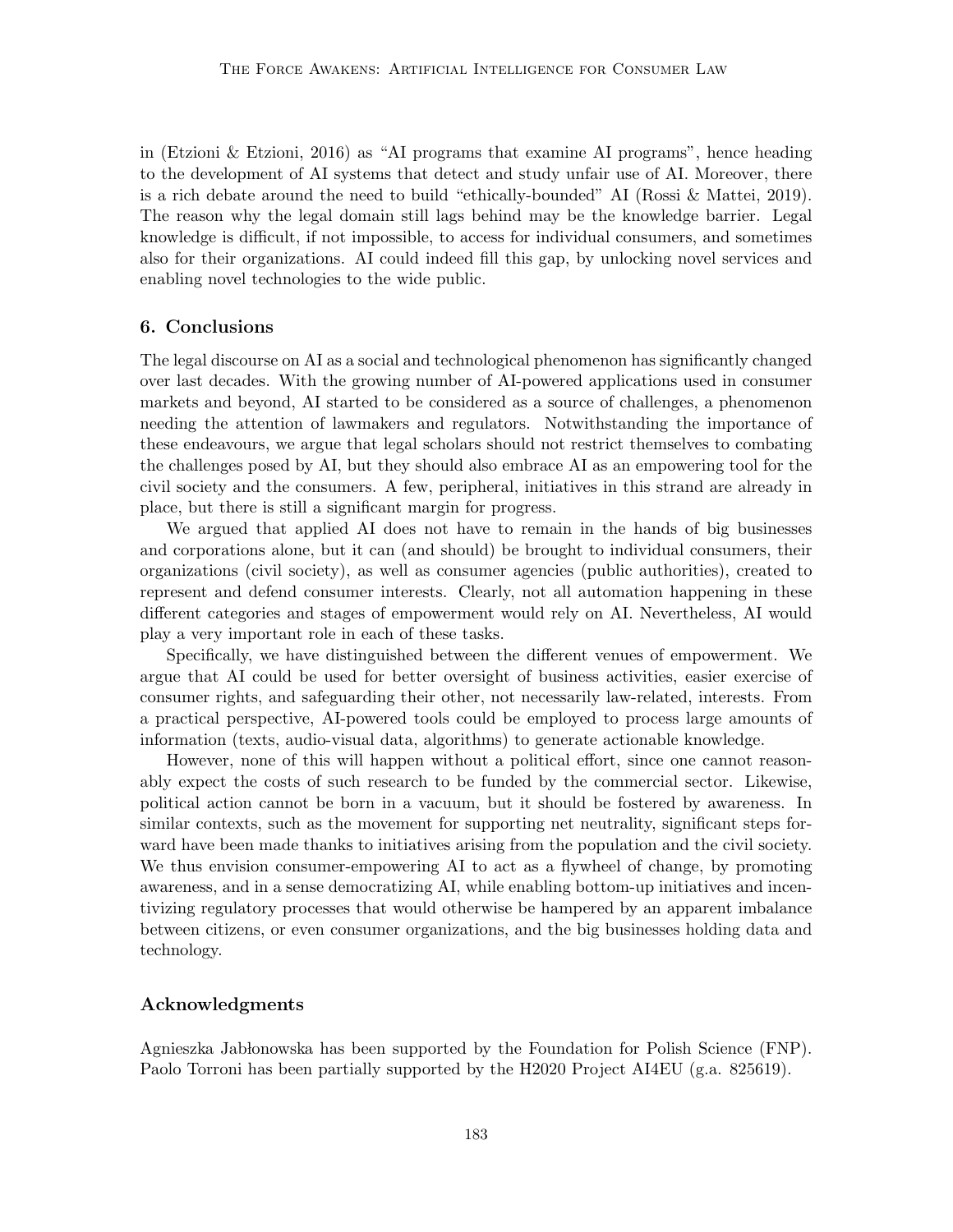## Appendix A. Regulations and Directives

- For foundational sources regarding the evolution of consumer law, see: President John F. Kennedy, Special message to Congress of 15 March 1962 on protecting consumer interest; Council resolution of 14 April 1975 on a preliminary programme of the European Economic Community for a consumer protection and information policy [1975] OJ C92/1; Resolution of United Nations General Assembly of 16 April 1985 on consumer protection, A/RES/39/248.
- Federal Trade Commission Act, 15 U.S.C. §§ 41-58, as amended.
- Council Directive 93/13/EEC of 5 April 1993 on unfair terms in consumer contracts [1993] OJ L95/29.
- Directive  $98/6$ /EC of the European Parliament and of the Council of 16 February 1998 on consumer protection in the indication of the prices of products offered to consumers [1998] OJ L80/27.
- Directive 2005/29/EC of the European Parliament and of the Council of 11 May 2005 concerning unfair business-to-consumer commercial practices in the internal market and amending Council Directive 84/450/EEC, Directives 97/7/EC, 98/27/EC and 2002/65/EC of the European Parliament and of the Council and Regulation (EC) No 2006/2004 of the European Parliament and of the Council (Unfair Commercial Practices Directive) [2005] OJ L149/22.
- Directive 2008/48/EC of the European Parliament and of the Council of 23 April 2008 on credit agreements for consumers and repealing Council Directive 87/102/EEC [2008] OJ L133/66.
- Directive 2011/83/EU of the European Parliament and of the Council of 25 October 2011 on consumer rights, amending Council Directive 93/13/EEC and Directive 1999/44/EC of the European Parliament and of the Council and repealing Council Directive 85/577/EEC and Directive 97/7/EC of the European Parliament and of the Council [2011] OJ L304/64.
- Regulation (EU) 2016/679 of the European Parliament and of the Council of 27 April 2016 on the protection of natural persons with regard to the processing of personal data and on the free movement of such data, and repealing Directive 95/46/EC (General Data Protection Regulation) [2016] OJ L119/1.
- Directive (EU) 2018/1972 of the European Parliament and of the Council of 11 December 2018 establishing the European Electronic Communications Code (Recast) [2018] OJ L321/36.

## References

Austin, L. M., Lie, D., Sun, P. Y. P., Spilette, R., Wong, M., & D'Angelo, M. (2018). Towards dynamic transparency: The AppTrans (Transparency for Android applications) project. Tech. rep. 3203601, SSRN.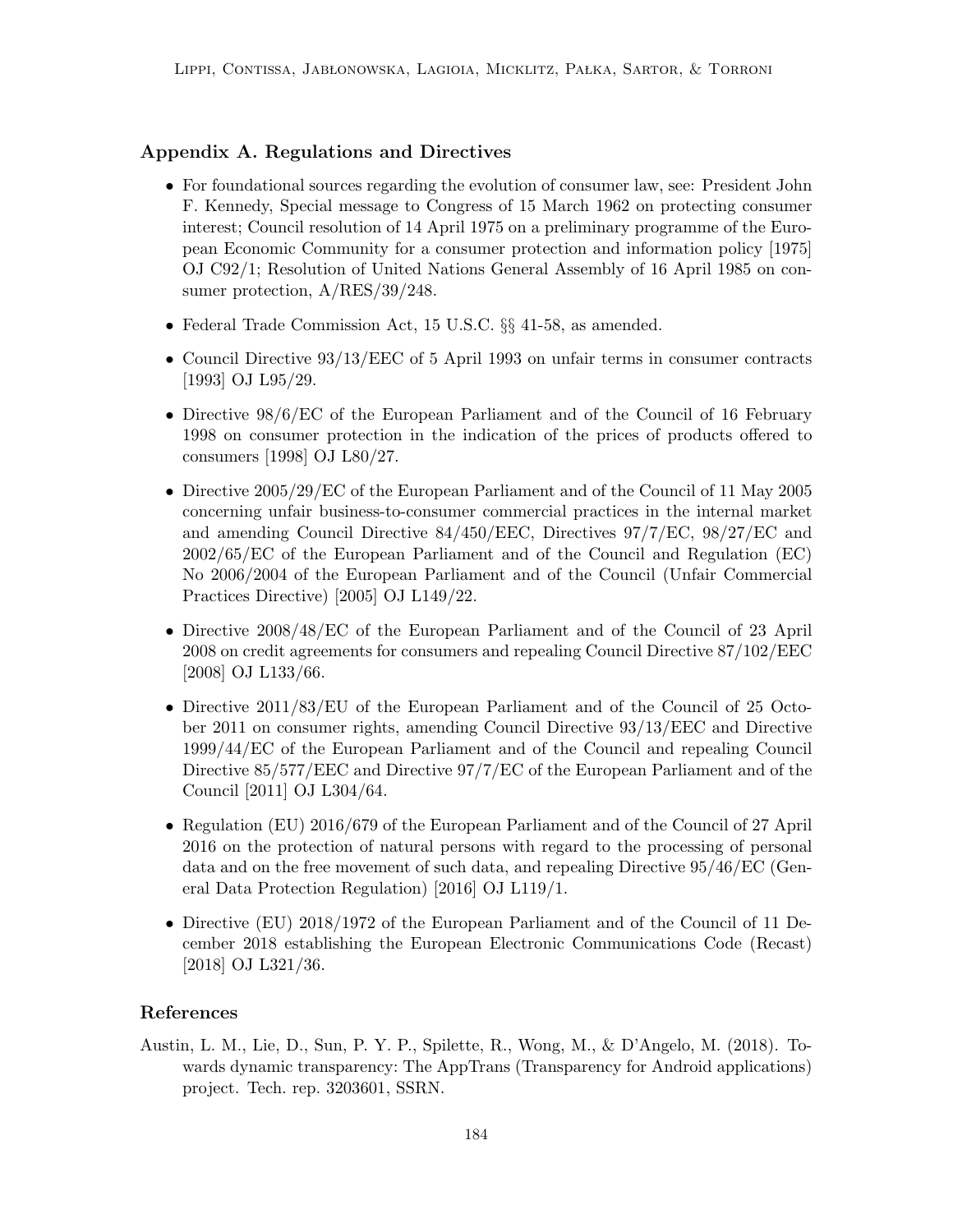- Balkin, J. M. (2018). Fixing social media's grand bargain. Hoover Working Group on National Security, Technology, and Law, Aegis Series Paper.
- Barocas, S., & Selbst, A. D. (2016). Big data's disparate impact. Cal. L. Rev.,  $104$ , 671.
- Ben-Shahar, O., & Schneider, C. E. (2014). More than you wanted to know: The Failure of Mandated Disclosure. Princeton University Press.
- BEUC (2018). Automated decision making and artificial intelligence a consumer perspective. Tech. rep., Bureau Européen des Unions de Consommateurs.
- Bodó, B., Helberger, N., Irion, K., Zuiderveen Borgesius, F., Moller, J., van de Velde, B., Bol, N., van Es, B., & de Vreese, C. (2017). Tackling the algorithmic control crisis – the technical, legal, and ethical challenges of research into algorithmic agents. Yale JL & Tech., 19, 133.
- Bourgoignie, T., & Trubek, D. M. (2013). Consumer law, common markets and federalism in Europe and the United States, Vol. 2. Walter de Gruyter.
- Bradford, A. (2012). The brussels effect. Northwestern University Law Review, 107, 1.
- Busch, C. (2016). The future of pre-contractual information duties: from behavioural insights to big data. In Research Handbook on EU Consumer and Contract Law. Edward Elgar Publishing.
- Calo, R. (2014). Digital market manipulation. Geo. Wash. L. Rev., 82, 995.
- Citron, D. K., & Pasquale, F. (2014). The scored society: due process for automated predictions. Wash. L. Rev., 89, 1.
- Cohen, J. E. (2019). Between Truth and Power: The Legal Constructions of Informational Capitalism. Oxford University Press, USA.
- Contissa, G., Docter, K., Lagioia, F., Lippi, M., Micklitz, H.-W., Pałka, P., Sartor, G., & Torroni, P. (2018). CLAUDETTE meets GDPR. Automating the evaluation of privacy policies using artificial intelligence.. Study Report, Funded by Bureau Européen des Unions de Consommateurs (BEUC).
- Costa-Cabral, F., & Lynskey, O. (2017). Family ties: the intersection between data protection and competition in eu law. *Common Market Law Review*,  $54(1)$ ,  $11-50$ .
- Dagan, H. (2018). Why markets: Welfare, autonomy, and the just society. Mich. L. Rev., 117, 1289.
- De Franceschi, A. (2016). European contract law and the digital single market. Cambridge: Intersentia.
- De Raedt, L., Kersting, K., Natarajan, S., & Poole, D. (2016). Statistical Relational Artificial Intelligence: Logic, Probability, and Computation. Synthesis Lectures on Artificial Intelligence and Machine Learning. Morgan & Claypool Publishers.
- Doshi-Velez, F., Kortz, M., Budish, R., Bavitz, C., Gershman, S., O'Brien, D., Schieber, S., Waldo, J., Weinberger, D., & Wood, A. (2017). Accountability of AI under the law: The role of explanation. *arXiv preprint arXiv:1711.01134*.
- Ebers, M. (2018). Beeinflussung und manipulation von kunden durch behavioral microtargeting. MultiMedia und Recht (MMR), Heft 7.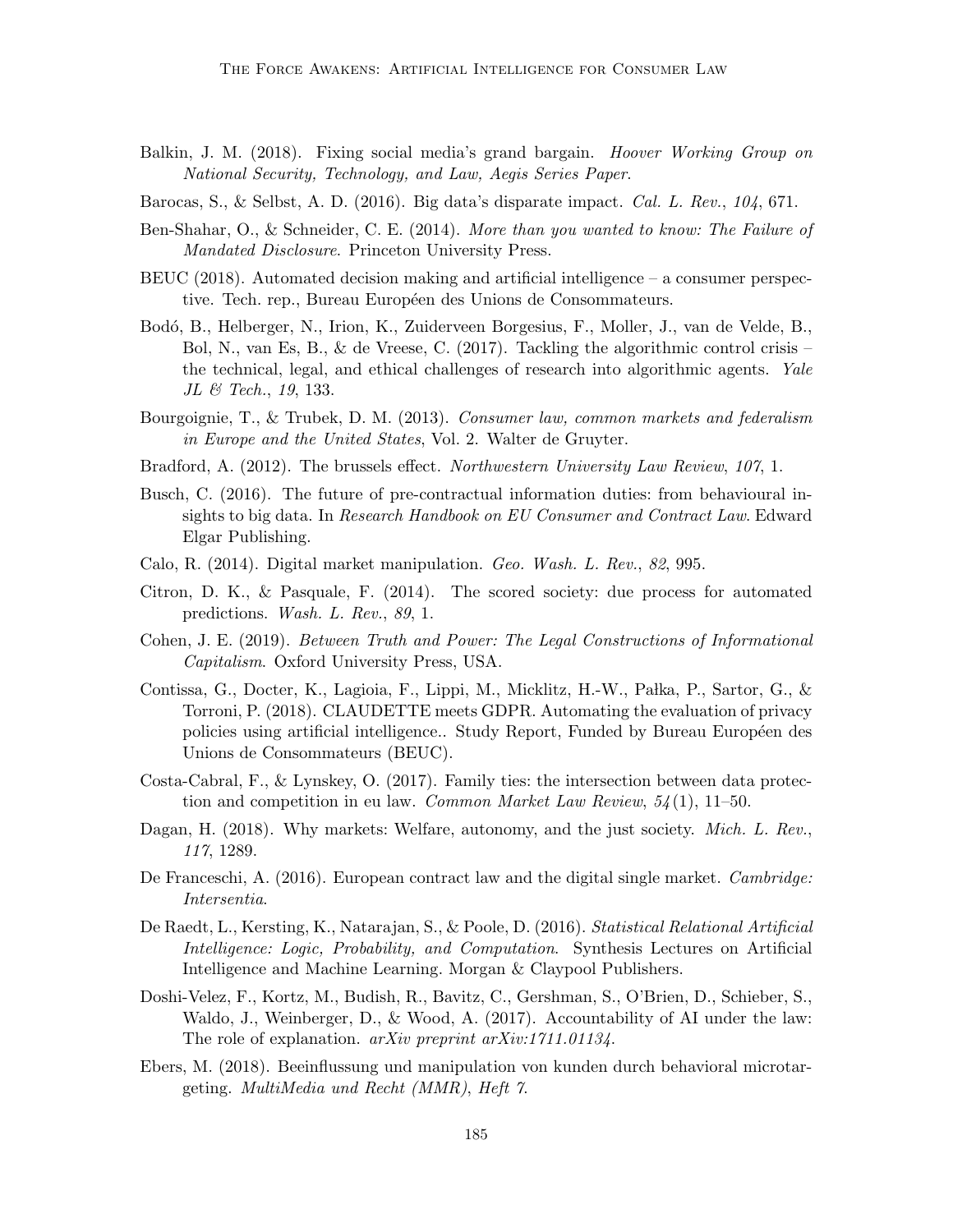Elshout, M., Elsen, M., Leenheer, J., Loos, M., & Luzak, J. (2016). Study on consumers' attitudes towards terms and conditions (T&Cs). Final report. European Commission.

Etzioni, A., & Etzioni, O. (2016). Keeping ai legal. *Vand. J. Ent. & Tech. L.*, 19, 133.

- European Commission (2018) http://europa.eu/rapid/press-release\_IP-18-5809\_ en.htm. Press release, 20 September 2018.
- Ezrachi, A., & Stucke, M. E. (2016). Virtual competition. Oxford University Press.
- Friedler, S. A., Scheidegger, C., Venkatasubramanian, S., Choudhary, S., Hamilton, E. P., & Roth, D. (2019). A comparative study of fairness-enhancing interventions in machine learning. In Proceedings of the Conference on Fairness, Accountability, and Transparency, pp. 329–338. ACM.
- Gal, M. S., & Elkin-Koren, N. (2017). Algorithmic consumers. Harvard Journal of Law  $\mathcal{C}$  $Technology, 30(2), 309.$
- Galbraith, J. K. (1958). The affluent society. Houghton Mifflin.
- Garcez, A., Besold, T. R., De Raedt, L., Földiak, P., Hitzler, P., Icard, T., Kühnberger, K.-U., Lamb, L. C., Miikkulainen, R., & Silver, D. L. (2015). Neural-symbolic learning and reasoning: contributions and challenges. In Proceedings of the AAAI Spring Symposium on Knowledge Representation and Reasoning: Integrating Symbolic and Neural Approaches, Stanford.
- Gartner (2015) https://www.gartner.com/en/newsroom/press-releases/2015-10-07 gartner-says-by-2018-half-of-business-ethics-violations-will-occurthrough-improper-use-of-big-data-analytics.
- Getoor, L., & Taskar, B. (2007). Introduction to statistical relational learning, Vol. 1. MIT press Cambridge.
- Gomez, F. (2006). The unfair commercial practices directive: A law and economics perspective. European review of contract law,  $2(1)$ , 4–34.
- Grafanaki, S. (2016). Autonomy challenges in the age of big data. Fordham Intell. Prop. Media & Ent. LJ, 27, 803.
- Graves, A., Wayne, G., & Danihelka, I. (2014). Neural Turing machines. *arXiv preprint* arXiv:1410.5401.
- Grundmann, S. (2017). European contract law in the digital age. Intersentia.
- Harkous, H., Fawaz, K., Lebret, R., Schaub, F., Shin, K. G., & Aberer, K. (2018). Polisis: Automated analysis and presentation of privacy policies using deep learning. In 27th USENIX Security Symposium, pp. 531–548.
- He, K., Zhang, X., Ren, S., & Sun, J. (2015). Delving deep into rectifiers: Surpassing humanlevel performance on imagenet classification. In Proceedings of the IEEE international conference on computer vision, pp. 1026–1034.
- Headspace (2019) https://www.headspace.com/terms-and-conditions. Effective and last updated January 17, 2019; last access May 14, 2019.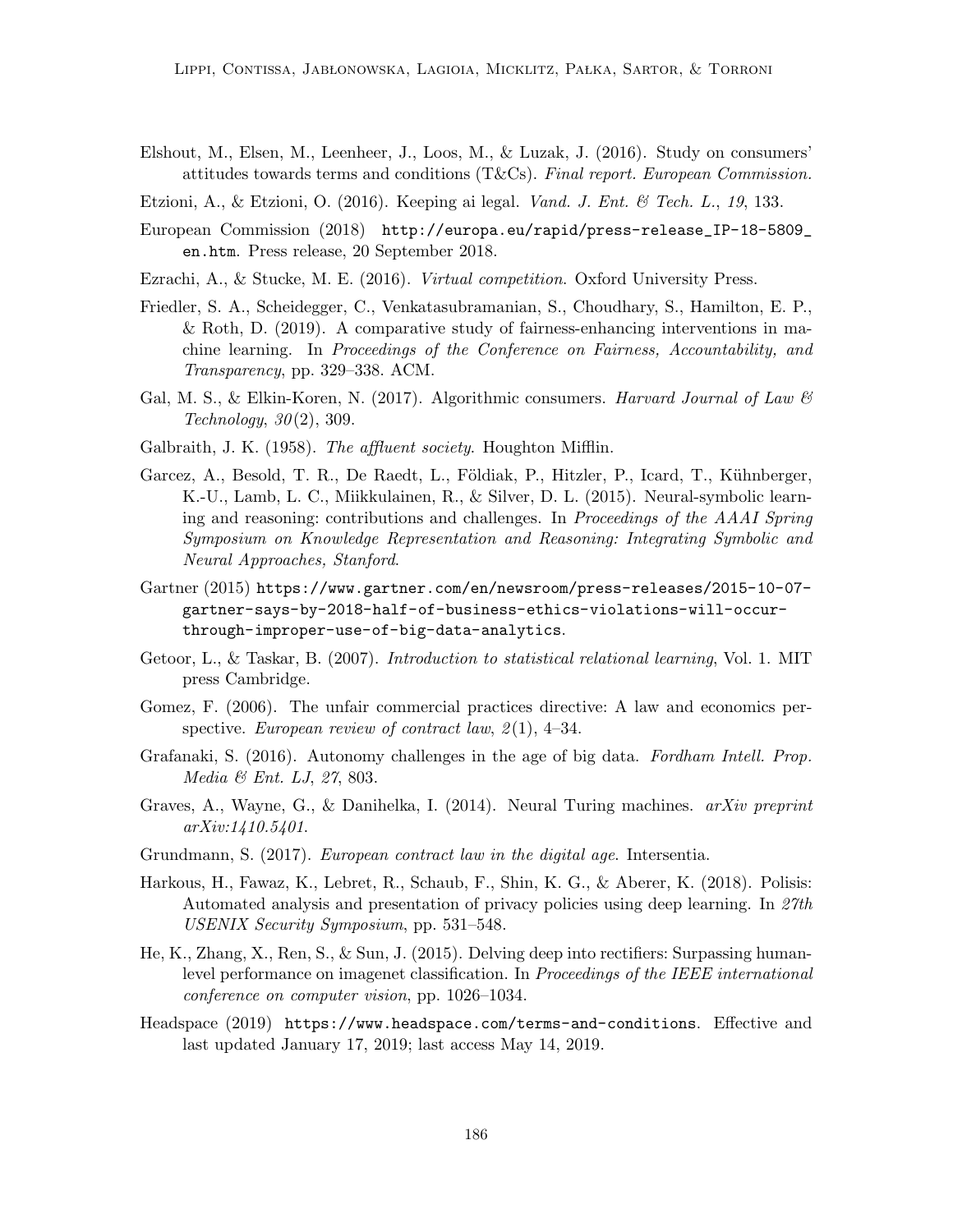- Helberger, N., Zuiderveen Borgesius, F. J., & Reyna, A. (2017). The perfect match? a closer look at the relationship between eu consumer law and data protection law. Common Market Law Review, 54 (5).
- Helbing, D. (2019). Societal, economic, ethical and legal challenges of the digital revolution: from big data to deep learning, artificial intelligence, and manipulative technologies. In Towards Digital Enlightenment, pp. 47–72. Springer.
- Hildebrandt, M., & Gutwirth, S. (2008). Profiling the European citizen. Springer.
- Hong, H., Xu, D., Wang, G. A., & Fan, W. (2017). Understanding the determinants of online review helpfulness: A meta-analytic investigation. Decision Support Systems, 102, 1–11.
- Hou, S., Chen, L., Tao, D., Zhou, S., Liu, W., & Zheng, Y. (2017). Multi-layer multi-view topic model for classifying advertising video. Pattern Recognition, 68, 66–81.
- Howells, G. (2005). The potential and limits of consumer empowerment by information. Journal of Law and Society, 32 (3), 349–370.
- Howells, G., & Weatherill, S. (2005). Consumer protection law (2nd edition). Routledge.
- Hunt, S. (2018) https://competitionandmarkets.blog.gov.uk/2018/10/24/cmas-newdata-unit-exciting-opportunities-for-data-scientists/.
- Hussain, Z., Zhang, M., Zhang, X., Ye, K., Thomas, C., Agha, Z., Ong, N., & Kovashka, A. (2017). Automatic understanding of image and video advertisements. In Proceedings of the IEEE Conference on Computer Vision and Pattern Recognition, pp. 1705–1715.
- Janka, S. F., & Uhsler, S. B. (2018). Antitrust 4.0 the rise of artificial intelligence and emerging challenges to antitrust law. European Competition Law Review, 39, 112.
- Kaminski, M. E. (2019). Binary governance: Lessons from the gdpr's approach to algorithmic accountability. Southern California Law Review, 92 (6).
- Kerber, W. (2016). Digital markets, data, and privacy: competition law, consumer law and data protection. Journal of Intellectual Property Law & Practice,  $11(11)$ , 856–866.
- Lanier, J. (2018). Ten arguments for deleting your social media accounts right now. Henry Holt.
- Lease, M. (2011). On quality control and machine learning in crowdsourcing. In Workshops at the Twenty-Fifth AAAI Conference on Artificial Intelligence.
- LeCun, Y., Bengio, Y., & Hinton, G. (2015). Deep learning. Nature, 531, 436–444.
- Leenes, R., Palmerini, E., Koops, B.-J., Bertolini, A., Salvini, P., & Lucivero, F. (2017). Regulatory challenges of robotics: some guidelines for addressing legal and ethical issues. Law, Innovation and Technology,  $9(1)$ , 1–44.
- Leone, C. (2014). Transparency revisited–on the role of information in the recent case-law of the cjeu. European Review of Contract Law,  $10(2)$ , 312–325.
- Lippi, M., Contissa, G., Lagioia, F., Micklitz, H.-W., Pałka, P., Sartor, G., & Torroni, P. (2019). Consumer protection requires artificial intelligence. Nature Machine Intelligence, 1, 168–169.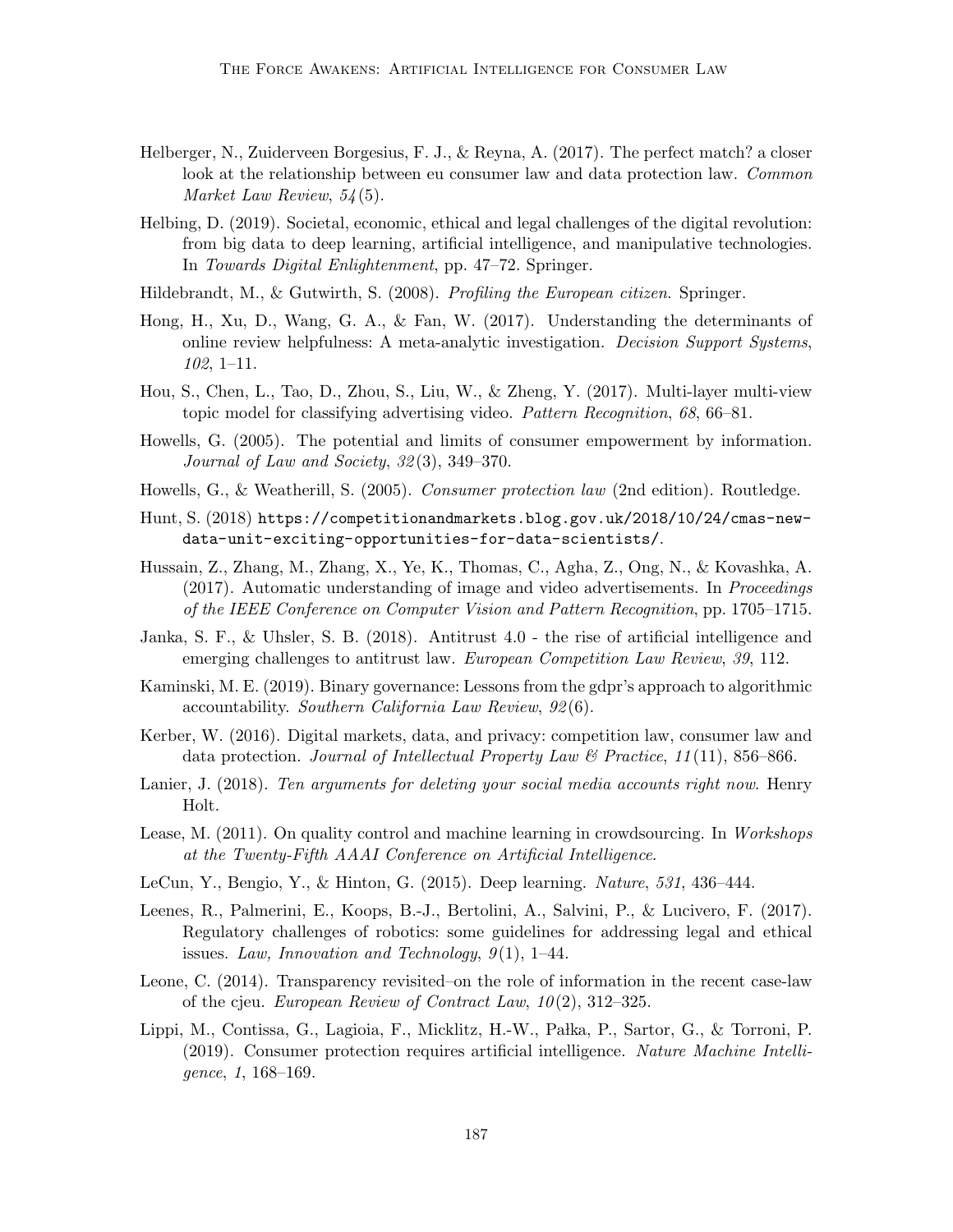- Lippi, M., & Frasconi, P. (2009). Prediction of protein β-residue contacts by markov logic networks with grounding-specific weights. Bioinformatics, 25 (18), 2326–2333.
- Lippi, M., Pałka, P., Contissa, G., Lagioia, F., Micklitz, H.-W., Sartor, G., & Torroni, P. (2019). Claudette: an automated detector of potentially unfair clauses in online terms of service. Artif. Intell. Law,  $27(2)$ , 117-139.
- Loos, M., & Luzak, J. (2016). Wanted: A bigger stick. on unfair terms in consumer contracts with online service providers. Journal of consumer policy,  $39(1)$ ,  $63-90$ .
- Manhaeve, R., Dumancic, S., Kimmig, A., Demeester, T., & De Raedt, L. (2018). Deep-ProbLog: Neural probabilistic logic programming. In Bengio, S., Wallach, H., Larochelle, H., Grauman, K., Cesa-Bianchi, N., & Garnett, R. (Eds.), Advances in Neural Information Processing Systems, pp. 3753–3763. Curran Associates, Inc.
- Mei, T., & Hua, X.-S. (2010). Contextual internet multimedia advertising. *Proceedings of* the IEEE, 98 (8), 1416–1433.
- Mik, E. (2016). The erosion of autonomy in online consumer transactions. Law, Innovation and Technology,  $8(1)$ , 1–38.
- Miller, T. (2018). Explanation in artificial intelligence: Insights from the social sciences. Artificial Intelligence, 267, 1–38.
- Nowak, S., & R¨uger, S. (2010). How reliable are annotations via crowdsourcing: A study about inter-annotator agreement for multi-label image annotation. In *Proceedings of* the International Conference on Multimedia Information Retrieval, pp. 557–566, New York, NY, USA. ACM.
- Oltramari, A., Piraviperumal, D., Schaub, F., Wilson, S., Cherivirala, S., Norton, T. B., Russell, N. C., Story, P., Reidenberg, J., & Sadeh, N. (2018). Privonto: A semantic framework for the analysis of privacy policies. Semantic Web, pp. 1–19.
- Pałka, P., & Lippi, M. (2020). Big data analytics, online terms of service and privacy policies. In Vogl, R. (Ed.), Research Handbook on Big Data Law. Edward Elgar Publishing Ltd.
- Palmirani, M., Martoni, M., Rossi, A., Bartolini, C., & Robaldo, L. (2018). Pronto: Privacy ontology for legal reasoning. In International Conference on Electronic Government and the Information Systems Perspective, pp. 139–152. Springer.
- Pan, S. B. (2016). Get to know me: Protecting privacy and autonomy under big data's penetrating gaze. Harv. JL & Tech., 30, 239.
- Peng, B., Lu, Z., Li, H., & Wong, K.-F. (2015). Towards neural network-based reasoning. arXiv preprint arXiv:1508.05508.
- Qazi, A., Syed, K. B. S., Raj, R. G., Cambria, E., Tahir, M., & Alghazzawi, D. (2016). A concept-level approach to the analysis of online review helpfulness. Computers in Human Behavior, 58, 75–81.
- Ramsay, I. (2012). Consumer law and policy: Text and materials on regulating consumer markets. Bloomsbury Publishing.
- Ransbotham, S., Gerbert, P., Reeves, M., Kiron, D., & Spira, M. (2018). Artificial intelligence in business gets real. MIT Sloan Management Review, September, 17.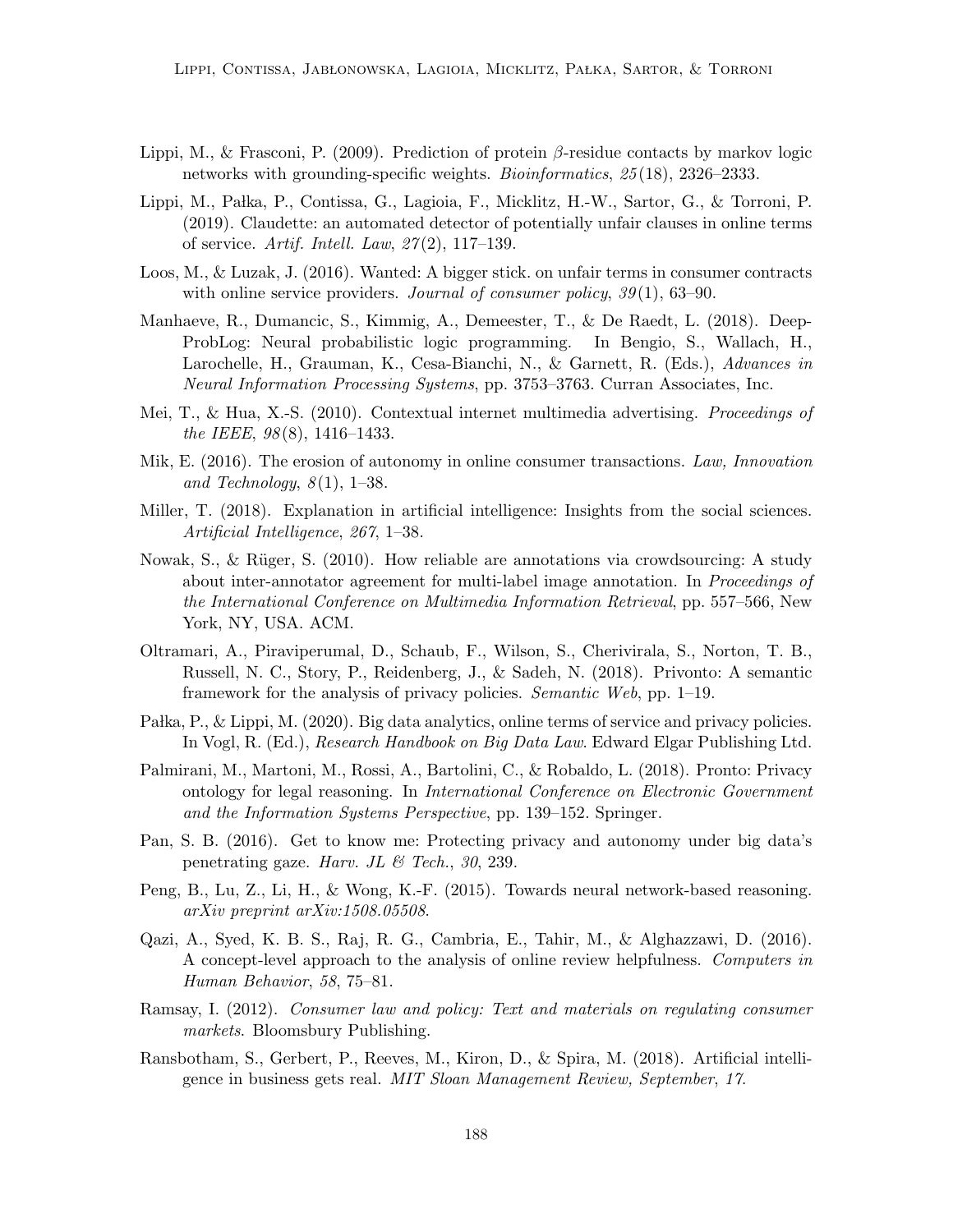- Reich, N. (2016). Vulnerable consumers in eu law. In The Images of the Consumer in EU Law: Legislation, Free Movement and Competition Law. Hart Publishing.
- Reich, N., Micklitz, H.-W., Rott, P., & Tonner, K. (2014). European consumer law. Intersentia.
- Richards, N. M., & Smart, W. D. (2016). How should the law think about robots?. In Robot Law, pp. 3–22. Edward Elgar Publishing.
- Rischkowsky, F.,  $\&$  Döring, T. (2008). Consumer policy in a market economy considerations from the perspective of the economics of information, the new institutional economics as well as behavioural economics. Journal of Consumer Policy, 31 (3), 285–313.
- Roethe, T. (2014). Der Verbraucher. Rechtssoziologische Betrachtungen. Nomos.
- Rossi, F., & Mattei, N. (2019). Building ethically bounded AI. In *Proceedings of the* Thirty-Third AAAI Conference on Artificial Intelligence.
- Russell, N. C., Schaub, F., McDonald, A., & Sierra-Rocafort, W. (2019). APIs and your privacy. Available at SSRN 3328825.
- Scherer, M. U. (2015). Regulating artificial intelligence systems: Risks, challenges, competencies, and strategies. Harvard Journal of Law  $\mathcal{C}$  Technology, 29, 353.
- Schmitz, A. J. (2014). Secret consumer scores and segmentations: Separating haves from have-nots. *Mich. St. L. Rev.*, 1411.
- Serafini, L., & d'Avila Garcez, A. S. (2016). Logic tensor networks: Deep learning and logical reasoning from data and knowledge. In Besold, T. R., Lamb, L. C., Serafini, L., & Tabor, W. (Eds.), Proceedings of the 11th International Workshop on Neural-Symbolic Learning and Reasoning (NeSy), Vol. 1768 of CEUR Workshop Proceedings.
- Simon, P. (2013). Too big to ignore: the business case for big data, Vol. 72. John Wiley & Sons.
- Socher, R., Chen, D., Manning, C. D., & Ng, A. (2013). Reasoning with neural tensor networks for knowledge base completion. In Advances in neural information processing systems, pp. 926–934.
- Spencer, S. B. (2014). Privacy and predictive analytics in e-commerce. New Eng. L. Rev., 49, 629.
- Story, P., Zimmeck, S., Ravichander, A., Smullen, D., Wang, Z., Reidenberg, J., Russell, C. N., & Sadeh, N. (2019). Natural language processing for mobile app privacy compliance. In AAAI Spring Symposium on Privacy Enhancing AI and Language Technologies (PAL 2019).
- Sukhbaatar, S., Szlam, A., Weston, J., & Fergus, R. (2015). End-to-end memory networks. In Advances in neural information processing systems, pp. 2440–2448.
- Surden, H. (2014). Machine learning and law. Wash. L. Rev., 89, 87.
- Tamò-Larrieux, A. (2018). Designing for Privacy and Its Legal Framework, Vol. 40 of Issues in Privacy and Data Protection. Springer International Publishing.
- Tene, O., & Polonetsky, J. (2012). Big data for all: Privacy and user control in the age of analytics. Nw. J. Tech. & Intell. Prop., 11, xxvii.